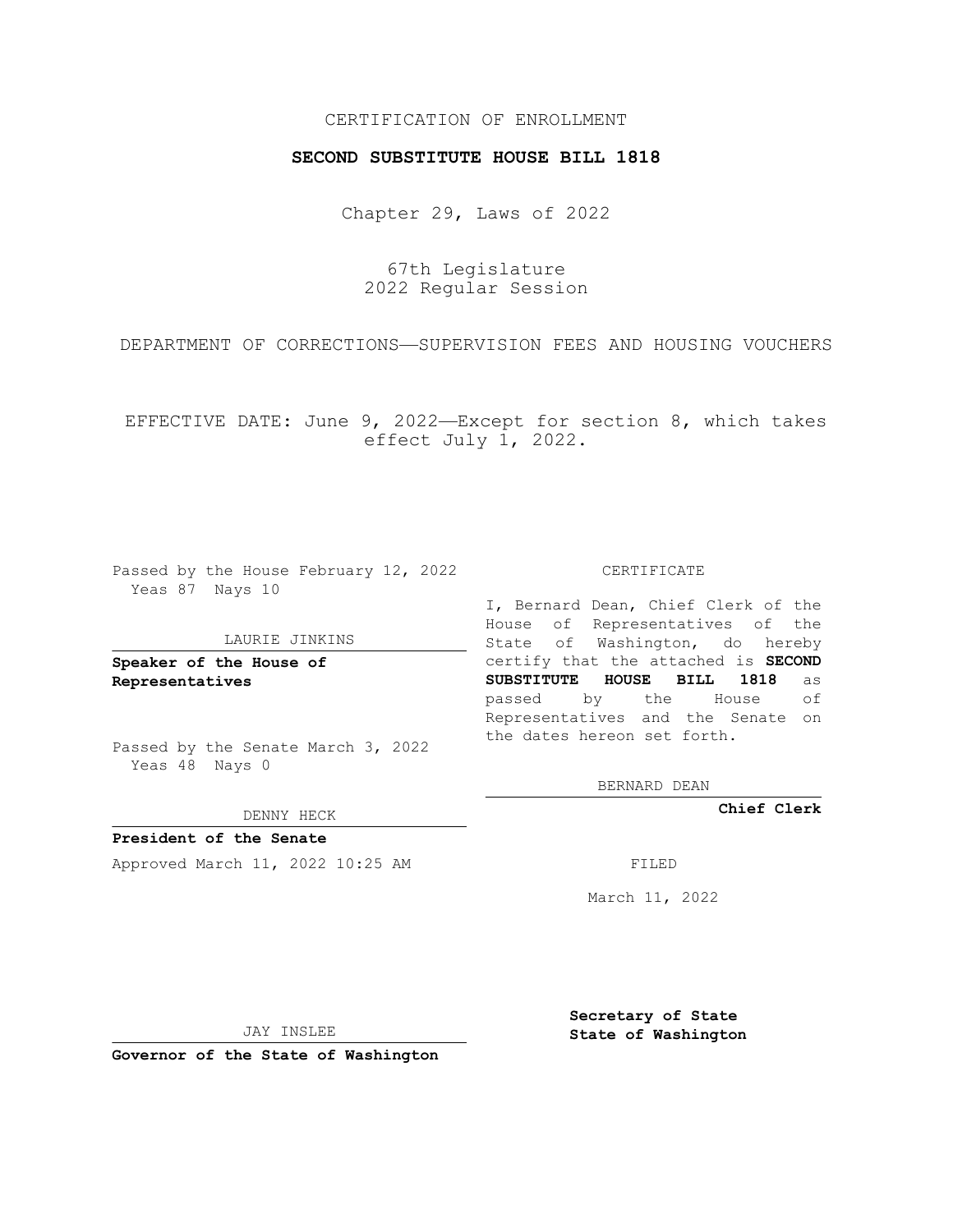## **SECOND SUBSTITUTE HOUSE BILL 1818**

Passed Legislature - 2022 Regular Session

**State of Washington 67th Legislature 2022 Regular Session**

**By** House Appropriations (originally sponsored by Representatives Simmons, Caldier, Davis, Macri, Peterson, Santos, Wylie, and Ormsby)

READ FIRST TIME 02/07/22.

 AN ACT Relating to promoting successful reentry and rehabilitation of persons convicted of criminal offenses; amending RCW 9.94A.729, 72.02.100, 9.94A.74504, 9.94A.760, 9.95.214, 9.94A.703, 9.94A.703, 9.94A.704, 9.94B.050, 9.95.204, and 36.18.016; creating new sections; repealing RCW 9.94A.780, 72.04A.120, and 72.11.040; providing effective dates; and providing an expiration 7 date.

BE IT ENACTED BY THE LEGISLATURE OF THE STATE OF WASHINGTON:

 **Sec. 1.** RCW 9.94A.729 and 2020 c 330 s 2 are each amended to 10 read as follows:

 (1)(a) The term of the sentence of an offender committed to a correctional facility operated by the department may be reduced by earned release time in accordance with procedures that shall be developed and adopted by the correctional agency having jurisdiction in which the offender is confined. The earned release time shall be for good behavior and good performance, as determined by the correctional agency having jurisdiction. The correctional agency shall not credit the offender with earned release credits in advance 19 of the offender actually earning the credits.

 (b) Any program established pursuant to this section shall allow an offender to earn early release credits for presentence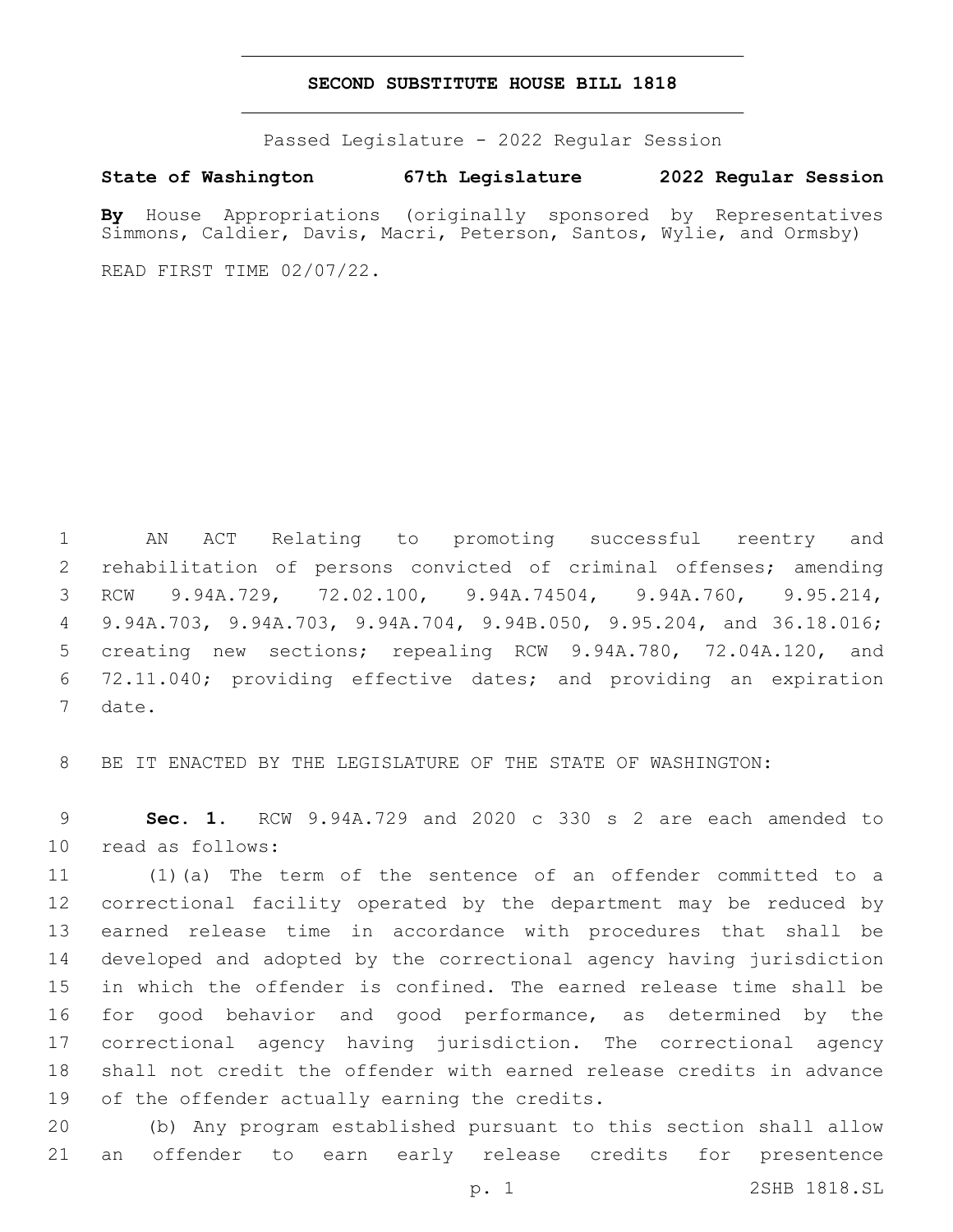incarceration. If an offender is transferred from a county jail to the department, the administrator of a county jail facility shall certify to the department the amount of time spent in custody at the facility and the number of days of early release credits lost or not earned. The department may approve a jail certification from a correctional agency that calculates early release time based on the actual amount of confinement time served by the offender before sentencing when an erroneous calculation of confinement time served by the offender before sentencing appears on the judgment and sentence. The department must adjust an offender's rate of early release listed on the jail certification to be consistent with the rate applicable to offenders in the department's facilities. However, the department is not authorized to adjust the number of presentence early release days that the jail has certified as lost or not earned.

 (2)(a) An offender who has been convicted of a felony committed after July 23, 1995, that involves any applicable deadly weapon enhancements under RCW 9.94A.533 (3) or (4), or both, shall not receive any good time credits or earned release time for that portion of his or her sentence that results from any deadly weapon 20 enhancements.

 (b) An offender whose sentence includes any impaired driving enhancements under RCW 9.94A.533(7), minor child enhancements under RCW 9.94A.533(13), or both, shall not receive any good time credits or earned release time for any portion of his or her sentence that 25 results from those enhancements.

(3) An offender may earn early release time as follows:

 (a) In the case of an offender sentenced pursuant to RCW 10.95.030(3) or 10.95.035, the offender may not receive any earned early release time during the minimum term of confinement imposed by the court; for any remaining portion of the sentence served by the 31 offender, the aggregate earned release time may not exceed ( $(\text{ten})$ ) 10 32 percent of the sentence.

 (b) In the case of an offender convicted of a serious violent offense, or a sex offense that is a class A felony, committed on or after July 1, 1990, and before July 1, 2003, the aggregate earned 36 release time may not exceed ( $(f\text{ifteen})$ ) 15 percent of the sentence.

 (c) In the case of an offender convicted of a serious violent offense, or a sex offense that is a class A felony, committed on or after July 1, 2003, the aggregate earned release time may not exceed 40 ((ten)) 10 percent of the sentence.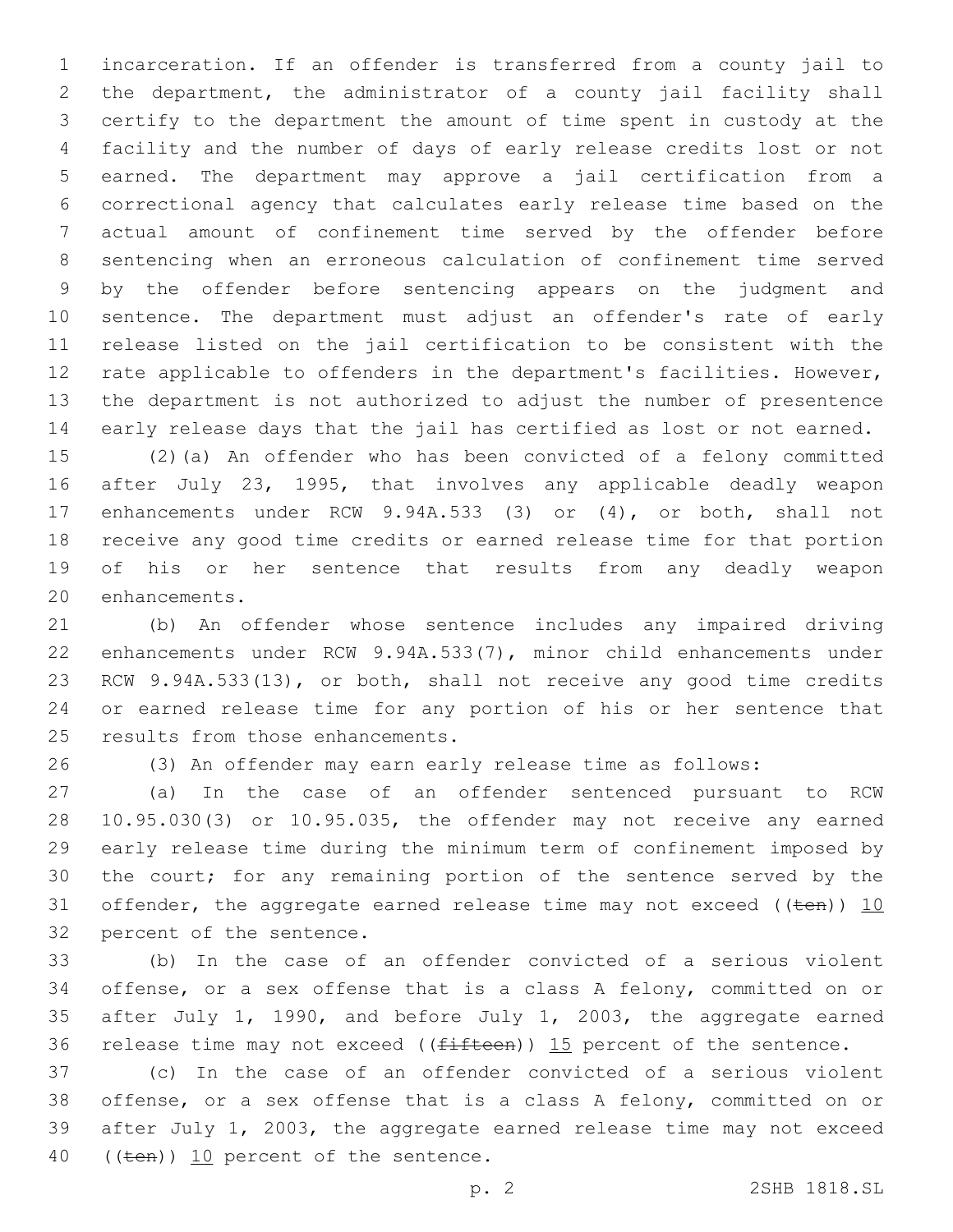1 (d) An offender is qualified to earn up to  $((f \text{iff } y))$  50 percent 2 of aggregate earned release time if he or she: (i) Is not classified as an offender who is at a high risk to reoffend as provided in subsection (4) of this section; (ii) Is not confined pursuant to a sentence for: (A) A sex offense;6 7 (B) A violent offense; (C) A crime against persons as defined in RCW 9.94A.411; (D) A felony that is domestic violence as defined in RCW 10.99.020; (E) A violation of RCW 9A.52.025 (residential burglary); (F) A violation of, or an attempt, solicitation, or conspiracy to violate, RCW 69.50.401 by manufacture or delivery or possession with 14 intent to deliver methamphetamine; or (G) A violation of, or an attempt, solicitation, or conspiracy to violate, RCW 69.50.406 (delivery of a controlled substance to a 17 minor); (iii) Has no prior conviction for the offenses listed in (d)(ii) 19 of this subsection; (iv) Participates in programming or activities as directed by the offender's individual reentry plan as provided under RCW 72.09.270 to the extent that such programming or activities are made available by 23 the department; and (v) Has not committed a new felony after July 22, 2007, while 25 under community custody. (e) In no other case shall the aggregate earned release time 27 exceed one-third of the total sentence. (4) The department shall perform a risk assessment of each offender who may qualify for earned early release under subsection (3)(d) of this section utilizing the risk assessment tool recommended by the Washington state institute for public policy. Subsection (3)(d) of this section does not apply to offenders convicted after 33 July 1, 2010. (5)(a) A person who is eligible for earned early release as provided in this section and who will be supervised by the department pursuant to RCW 9.94A.501 or 9.94A.5011, shall be transferred to 37 community custody in lieu of earned release time; (b) The department shall, as a part of its program for release to the community in lieu of earned release, require the offender to propose a release plan that includes an approved residence and living p. 3 2SHB 1818.SL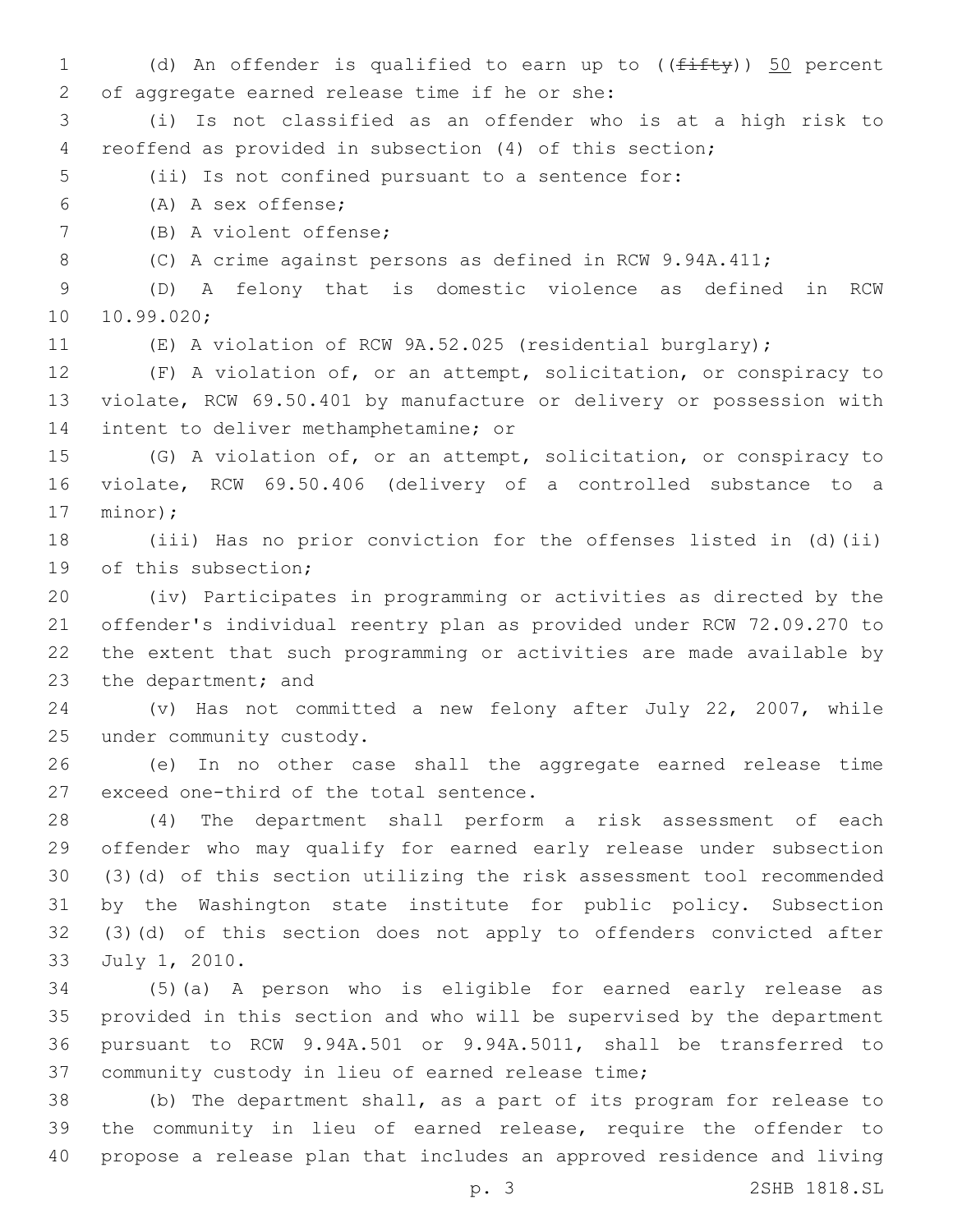arrangement. All offenders with community custody terms eligible for release to community custody in lieu of earned release shall provide an approved residence and living arrangement prior to release to the community;4

 (c) The department may deny transfer to community custody in lieu of earned release time if the department determines an offender's release plan, including proposed residence location and living arrangements, may violate the conditions of the sentence or conditions of supervision, place the offender at risk to violate the conditions of the sentence, place the offender at risk to reoffend, or present a risk to victim safety or community safety. The department's authority under this section is independent of any court-ordered condition of sentence or statutory provision regarding 14 conditions for community custody;

 (d) If the department is unable to approve the offender's release plan, the department may do one or more of the following:

 (i) Transfer an offender to partial confinement in lieu of earned early release for a period not to exceed three months. The three months in partial confinement is in addition to that portion of the offender's term of confinement that may be served in partial 21 confinement as provided in RCW  $9.94A.728(1)(e)$ ;

 (ii) Provide rental vouchers to the offender for a period not to 23 exceed (( $t$ hree))  $six$  months if rental assistance will result in an 24 approved release plan.

 A voucher must be provided in conjunction with additional transition support programming or services that enable an offender to participate in services including, but not limited to, substance abuse treatment, mental health treatment, sex offender treatment, educational programming, or employment programming;

 (e) The department shall maintain a list of housing providers that meets the requirements of RCW 72.09.285. If more than two voucher recipients will be residing per dwelling unit, as defined in RCW 59.18.030, rental vouchers for those recipients may only be paid 34 to a housing provider on the department's list;

 (f) For each offender who is the recipient of a rental voucher, the department shall gather data as recommended by the Washington state institute for public policy in order to best demonstrate whether rental vouchers are effective in reducing recidivism.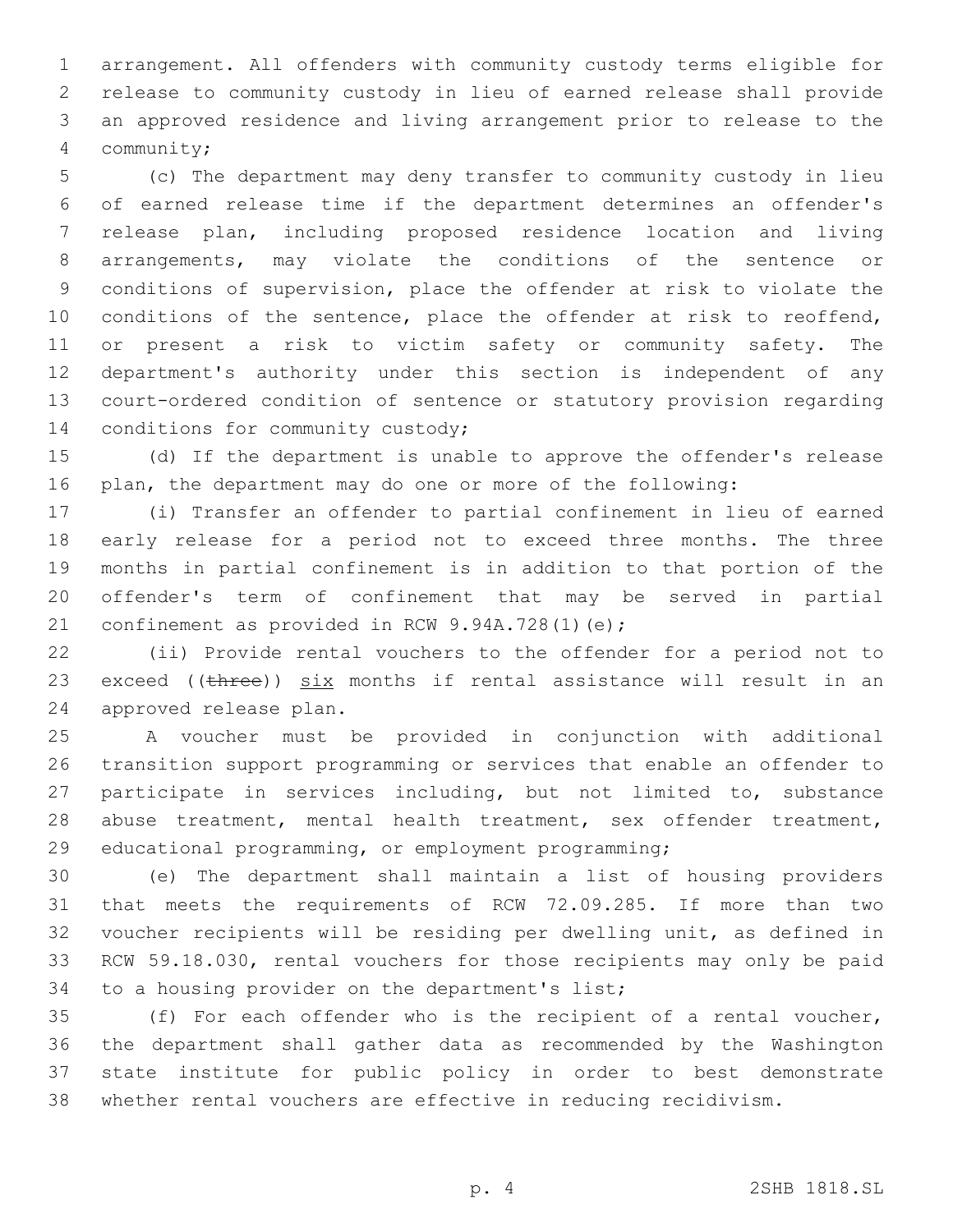(6) An offender serving a term of confinement imposed under RCW 9.94A.670(5)(a) is not eligible for earned release credits under this 3 section.

 **Sec. 2.** RCW 72.02.100 and 2017 c 214 s 1 are each amended to 5 read as follows:

 (1) Any person serving a sentence for a term of confinement in a state correctional facility for convicted felons, pursuant to court commitment, who is thereafter released upon an order of parole of the indeterminate sentence review board, or who is discharged from custody upon expiration of sentence, or who is ordered discharged from custody by a court of appropriate jurisdiction, shall be entitled to retain his or her earnings from labor or employment while in confinement and shall be supplied by the superintendent of the state correctional facility with suitable and presentable clothing, 15 the sum of ((forty dollars)) \$40 for subsistence, and transportation by the least expensive method of public transportation not to exceed 17 the cost of ((one hundred dollars)) \$100 to his or her place of residence or the place designated in his or her parole plan, or to the place from which committed if such person is being discharged on expiration of sentence, or discharged from custody by a court of 21 appropriate jurisdiction: PROVIDED, That up to  $((sixty))$  60 additional dollars may be made available to the parolee for necessary personal and living expenses upon application to and approval by such person's community corrections officer. If in the opinion of the superintendent suitable arrangements have been made to provide the person to be released with suitable clothing and/or the expenses of 27 transportation, the superintendent may consent to such arrangement. If the superintendent has reasonable cause to believe that the person to be released has ample funds, with the exception of earnings from labor or employment while in confinement, to assume the expenses of clothing, transportation, or the expenses for which payments made pursuant to this section or RCW 72.02.110 or any one or more of such expenses, the person released shall be required to assume such 34 expenses.

35 (2) ((Within existing resources, the)) (a) The department of corrections may provide temporary housing assistance for a person 37 being released from ((the Washington corrections center for women or mission creek corrections center for women)) any state correctional 39 facility through the use of rental vouchers, for a period not to

p. 5 2SHB 1818.SL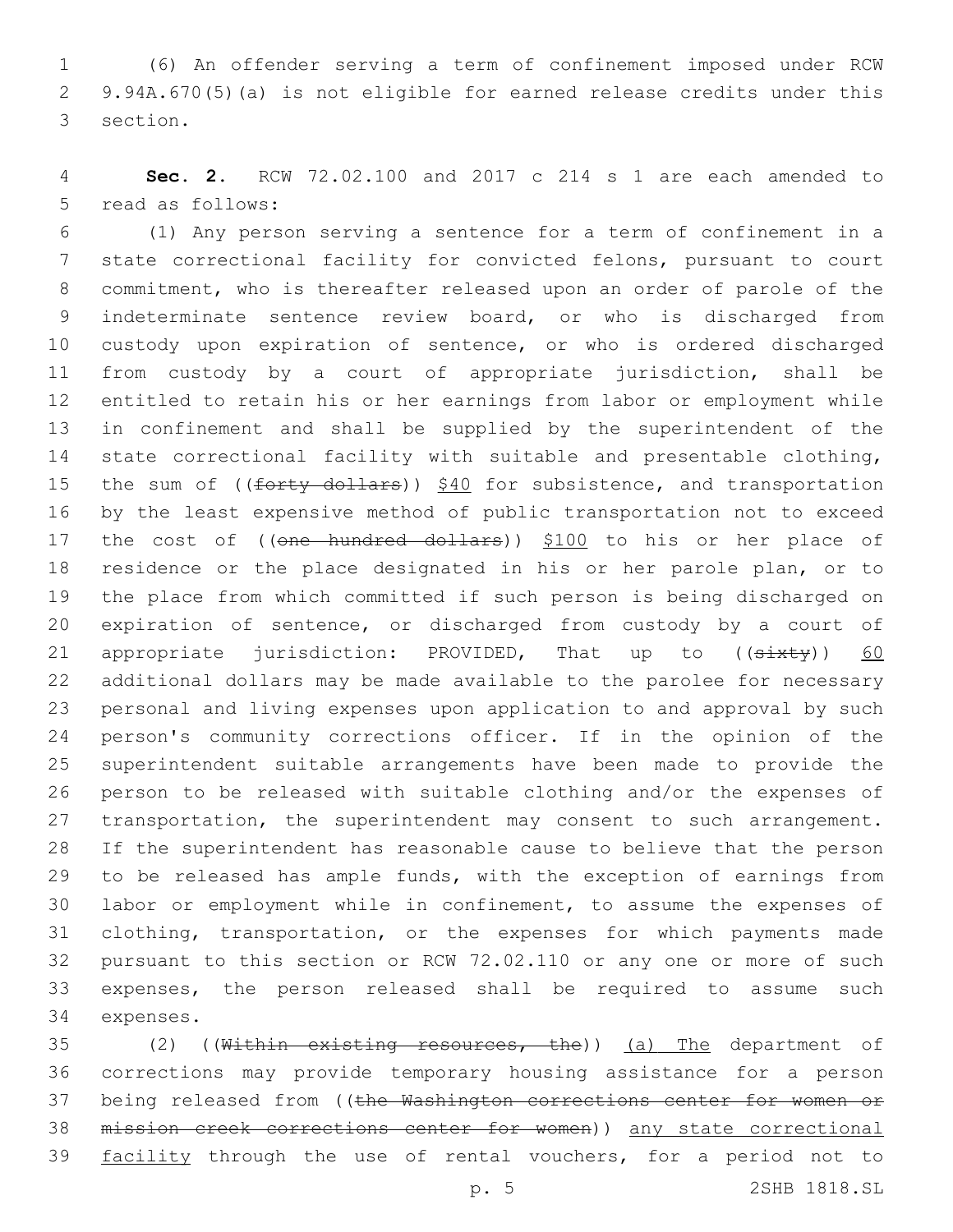1 exceed ((three)) six months, if the department finds that such 2 assistance will support the person's release into the community by preventing housing instability or homelessness. The department's authority to provide vouchers under this section is independent of 5 its authority under RCW 9.94A.729; however, a person may not receive a combined total of rental vouchers in excess of six months for each release from a state correctional facility.

 (b) The department shall establish policies for prioritizing funds available for housing vouchers under this section for persons 10 at risk of releasing homeless or becoming homeless without assistance 11 while taking into account risk to reoffend.

 **Sec. 3.** RCW 9.94A.74504 and 2011 1st sp.s. c 40 s 14 are each 13 amended to read as follows:

 (1) The department may supervise nonfelony offenders transferred to Washington pursuant to RCW 9.94A.745, the interstate compact for adult offender supervision, and shall supervise these offenders 17 according to the provisions of this chapter.

 (2) The department shall process applications for interstate transfer of felony and nonfelony offenders requesting transfer of supervision out-of-state pursuant to RCW 9.94A.745, the interstate 21 compact for adult offender supervision  $\left(\frac{1}{t}\right)$  and may charge offenders a reasonable fee for processing the application.

23  $(3)$  The department shall adopt a rule prescribing the amount of 24 the interstate transfer application fee)).

 **Sec. 4.** RCW 9.94A.760 and 2018 c 269 s 14 are each amended to 26 read as follows:

 (1) Whenever a person is convicted in superior court, the court may order the payment of a legal financial obligation as part of the sentence. The court may not order an offender to pay costs as described in RCW 10.01.160 if the court finds that the offender at the time of sentencing is indigent as defined in RCW 10.101.010(3) (a) through (c). An offender being indigent as defined in RCW 10.101.010(3) (a) through (c) is not grounds for failing to impose restitution or the crime victim penalty assessment under RCW 7.68.035. The court must on either the judgment and sentence or on a subsequent order to pay, designate the total amount of a legal financial obligation and segregate this amount among the separate assessments made for restitution, costs, fines, and other assessments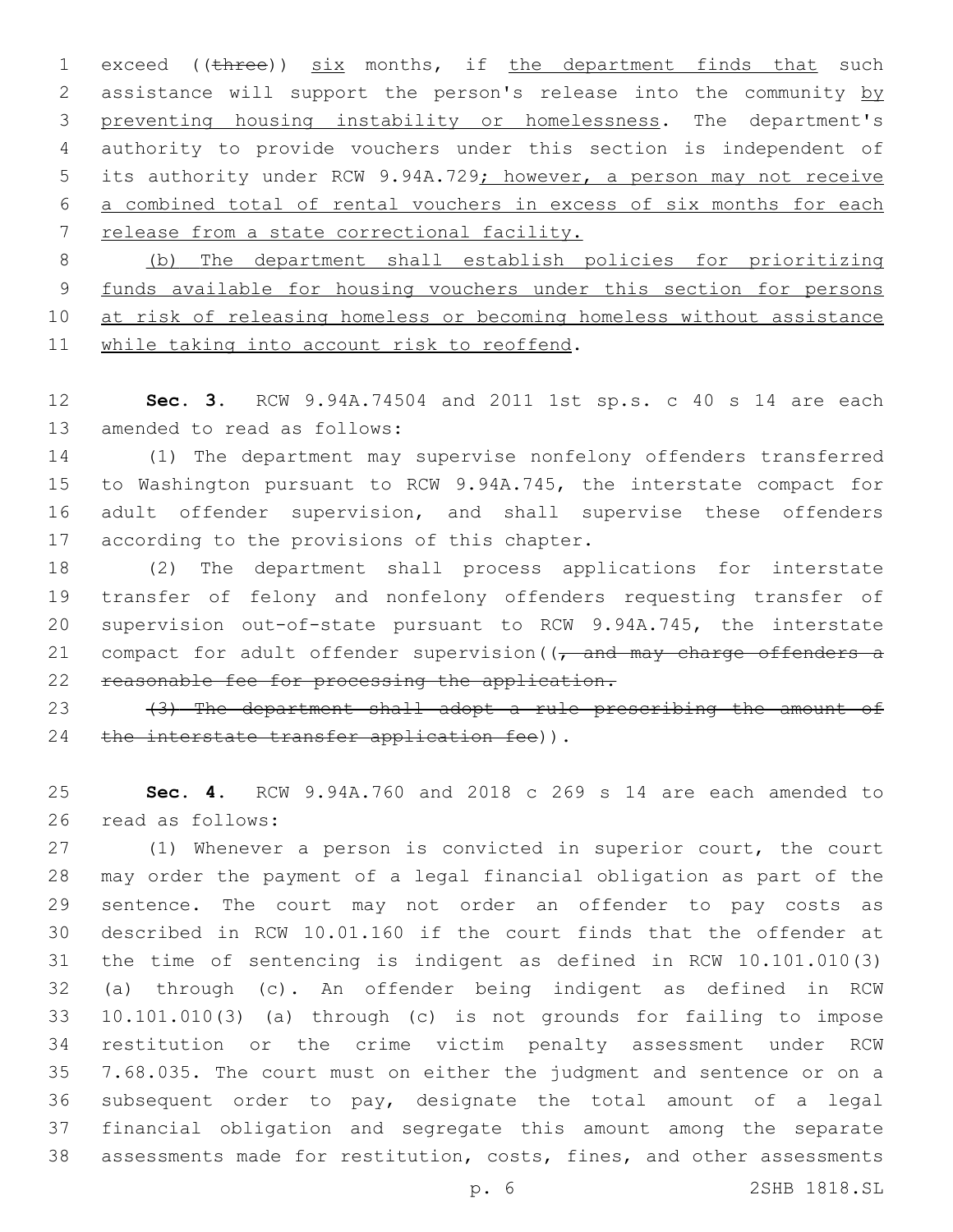required by law. On the same order, the court is also to set a sum that the offender is required to pay on a monthly basis towards satisfying the legal financial obligation. If the court fails to set the offender monthly payment amount, the department shall set the amount if the department has active supervision of the offender, 6 otherwise the county clerk shall set the amount.

 (2) Upon receipt of each payment made by or on behalf of an offender, the county clerk shall distribute the payment in the 9 following order of priority until satisfied:

 (a) First, proportionally to restitution to victims that have not 11 been fully compensated from other sources;

 (b) Second, proportionally to restitution to insurance or other sources with respect to a loss that has provided compensation to 14 victims;

(c) Third, proportionally to crime victims' assessments; and

16 (d) Fourth, proportionally to costs, fines, and other assessments 17 required by law.

 (3) If the court determines that the offender, at the time of sentencing, has the means to pay for the cost of incarceration, the court may require the offender to pay for the cost of incarceration. The court shall not order the offender to pay the cost of incarceration if the court finds that the offender at the time of sentencing is indigent as defined in RCW 10.101.010(3) (a) through (c). Costs of incarceration ordered by the court shall not exceed a 25 rate of ((fifty dollars)) \$50 per day of incarceration, if incarcerated in a prison, or the actual cost of incarceration per day 27 of incarceration, if incarcerated in a county jail. In no case may 28 the court require the offender to pay more than ((one hundred 29 dollars)) \$100 per day for the cost of incarceration. All funds recovered from offenders for the cost of incarceration in the county jail shall be remitted to the county and the costs of incarceration 32 in a prison shall be remitted to the department.

 (4) The court may add to the judgment and sentence or subsequent order to pay a statement that a notice of payroll deduction is to be issued immediately. If the court chooses not to order the immediate issuance of a notice of payroll deduction at sentencing, the court shall add to the judgment and sentence or subsequent order to pay a statement that a notice of payroll deduction may be issued or other income-withholding action may be taken, without further notice to the offender if a monthly court-ordered legal financial obligation

p. 7 2SHB 1818.SL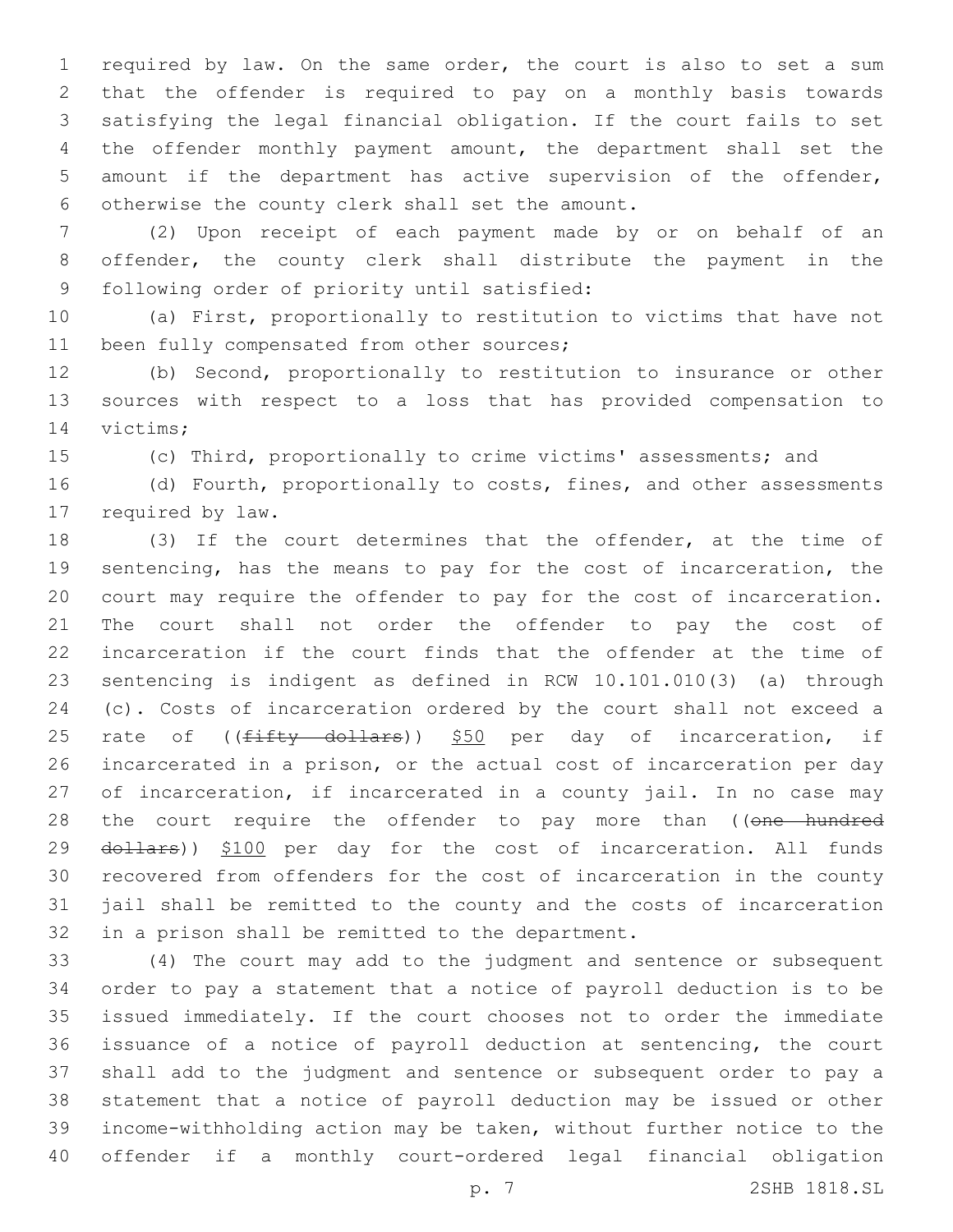payment is not paid when due, and an amount equal to or greater than 2 the amount payable for one month is owed.

 If a judgment and sentence or subsequent order to pay does not include the statement that a notice of payroll deduction may be issued or other income-withholding action may be taken if a monthly legal financial obligation payment is past due, the department or the county clerk may serve a notice on the offender stating such requirements and authorizations. Service shall be by personal service 9 or any form of mail requiring a return receipt.

 (5) Independent of the department or the county clerk, the party or entity to whom the legal financial obligation is owed shall have the authority to use any other remedies available to the party or entity to collect the legal financial obligation. These remedies include enforcement in the same manner as a judgment in a civil action by the party or entity to whom the legal financial obligation is owed. Restitution collected through civil enforcement must be paid through the registry of the court and must be distributed proportionately according to each victim's loss when there is more than one victim. The judgment and sentence shall identify the party 20 or entity to whom restitution is owed so that the state, party, or entity may enforce the judgment. If restitution is ordered pursuant to RCW 9.94A.750(6) or 9.94A.753(6) to a victim of rape of a child or a victim's child born from the rape, the Washington state child support registry shall be identified as the party to whom payments must be made. Restitution obligations arising from the rape of a child in the first, second, or third degree that result in the pregnancy of the victim may be enforced for the time periods provided under RCW 9.94A.750(6) and 9.94A.753(6). All other legal financial obligations for an offense committed prior to July 1, 2000, may be 30 enforced at any time during the  $((\text{ten}))$  10-year period following the 31 offender's release from total confinement or within  $((ten))$  10 years 32 of entry of the judgment and sentence, whichever period ends later. 33 Prior to the expiration of the initial (( $t$ en))  $10$ -year period, the 34 superior court may extend the criminal judgment an additional  $((\text{ten}))$  10 years for payment of legal financial obligations including crime victims' assessments. All other legal financial obligations for an offense committed on or after July 1, 2000, may be enforced at any time the offender remains under the court's jurisdiction. For an offense committed on or after July 1, 2000, the court shall retain 40 jurisdiction over the offender, for purposes of the offender's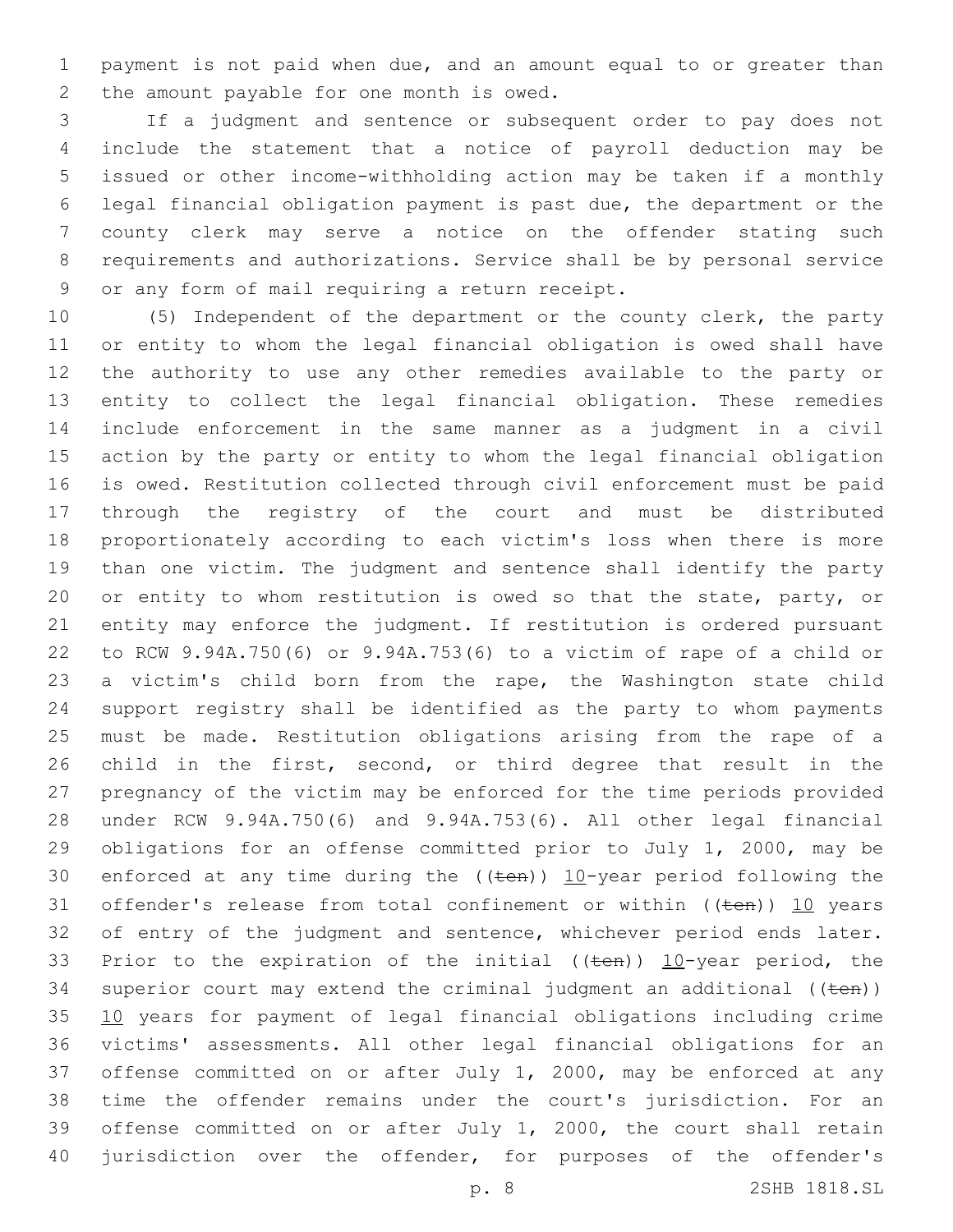compliance with payment of the legal financial obligations, until the obligation is completely satisfied, regardless of the statutory maximum for the crime. The department may only supervise the offender's compliance with payment of the legal financial obligations during any period in which the department is authorized to supervise the offender in the community under RCW 9.94A.728, 9.94A.501, or in which the offender is confined in a state correctional institution or a correctional facility pursuant to a transfer agreement with the department, and the department shall supervise the offender's compliance during any such period. The department is not responsible for supervision of the offender during any subsequent period of time the offender remains under the court's jurisdiction. The county clerk is authorized to collect unpaid legal financial obligations at any time the offender remains under the jurisdiction of the court for purposes of his or her legal financial obligations.

 (6) In order to assist the court in setting a monthly sum that the offender must pay during the period of supervision, the offender is required to report to the department for purposes of preparing a recommendation to the court. When reporting, the offender is required, under oath, to respond truthfully and honestly to all questions concerning present, past, and future earning capabilities and the location and nature of all property or financial assets. The offender is further required to bring all documents requested by the 24 department.

 (7) After completing the investigation, the department shall make a report to the court on the amount of the monthly payment that the offender should be required to make towards a satisfied legal 28 financial obligation.

 (8)(a) During the period of supervision, the department may make a recommendation to the court that the offender's monthly payment schedule be modified so as to reflect a change in financial circumstances. If the department sets the monthly payment amount, the department may modify the monthly payment amount without the matter being returned to the court. During the period of supervision, the department may require the offender to report to the department for the purposes of reviewing the appropriateness of the collection schedule for the legal financial obligation. During this reporting, the offender is required under oath to respond truthfully and honestly to all questions concerning earning capabilities and the location and nature of all property or financial assets. The offender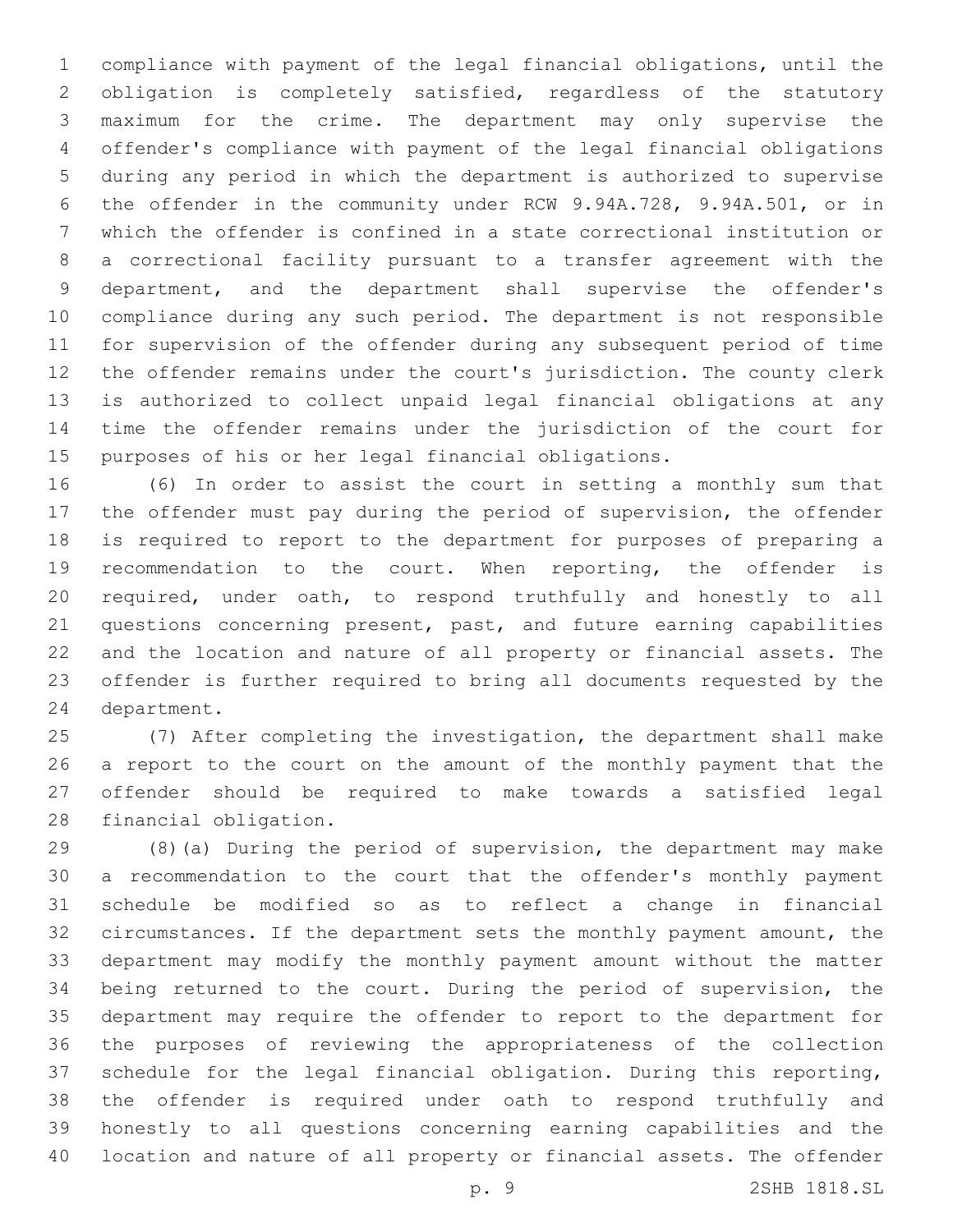shall bring all documents requested by the department in order to 2 prepare the collection schedule.

 (b) Subsequent to any period of supervision, or if the department is not authorized to supervise the offender in the community, the county clerk may make a recommendation to the court that the offender's monthly payment schedule be modified so as to reflect a change in financial circumstances. If the county clerk sets the monthly payment amount, or if the department set the monthly payment amount and the department has subsequently turned the collection of the legal financial obligation over to the county clerk, the clerk may modify the monthly payment amount without the matter being 12 returned to the court. During the period of repayment, the county clerk may require the offender to report to the clerk for the purpose of reviewing the appropriateness of the collection schedule for the legal financial obligation. During this reporting, the offender is required under oath to respond truthfully and honestly to all questions concerning earning capabilities and the location and nature of all property or financial assets. The offender shall bring all documents requested by the county clerk in order to prepare the 20 collection schedule.

 (9) After the judgment and sentence or payment order is entered, the department is authorized, for any period of supervision, to collect the legal financial obligation from the offender. Subsequent to any period of supervision or, if the department is not authorized 25 to supervise the offender in the community, the county clerk is authorized to collect unpaid legal financial obligations from the offender. Any amount collected by the department shall be remitted daily to the county clerk for the purpose of disbursements. The department and the county clerks are authorized, but not required, to accept credit cards as payment for a legal financial obligation, and any costs incurred related to accepting credit card payments shall be 32 the responsibility of the offender.

 (10) The department or any obligee of the legal financial obligation may seek a mandatory wage assignment for the purposes of obtaining satisfaction for the legal financial obligation pursuant to RCW 9.94A.7701. Any party obtaining a wage assignment shall notify the county clerk. The county clerks shall notify the department, or the administrative office of the courts, whichever is providing the 39 monthly billing for the offender.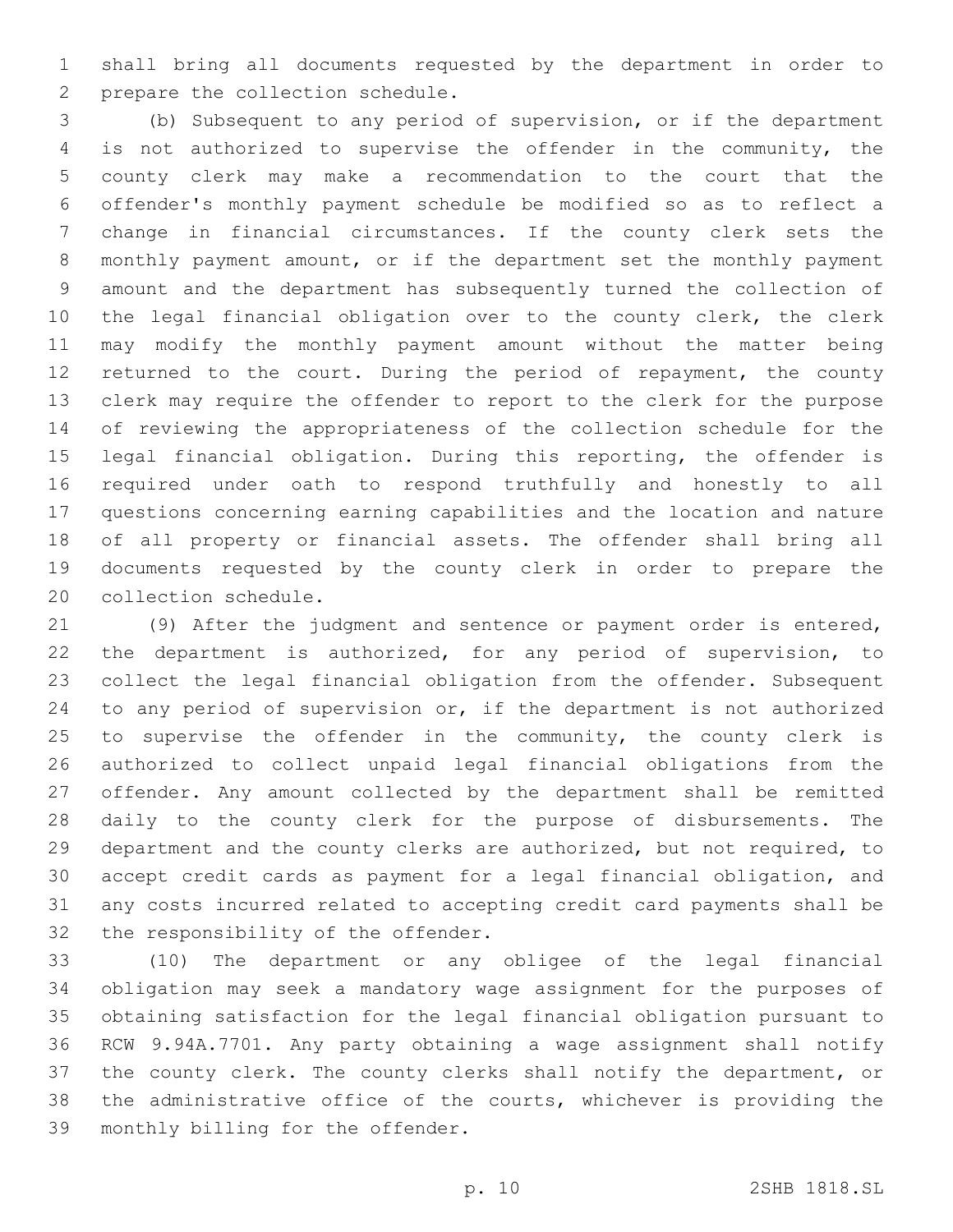(11) The requirement that the offender pay a monthly sum towards a legal financial obligation constitutes a condition or requirement of a sentence and the offender is subject to the penalties for noncompliance as provided in RCW 9.94B.040, 9.94A.737, or 9.94A.740. If the court determines that the offender is homeless or a person who is mentally ill, as defined in RCW 71.24.025, failure to pay a legal financial obligation is not willful noncompliance and shall not 8 subject the offender to penalties.

 (12)(a) The administrative office of the courts shall mail individualized periodic billings to the address known by the office for each offender with an unsatisfied legal financial obligation.

12 (b) The billing shall direct payments  $(1, -0)$  other than outstanding cost of supervision assessments under RCW 9.94A.780, parole 14 assessments under RCW 72.04A.120, and cost of probation assessments 15 under RCW  $9.95.214<sub>r</sub>$ )) to the county clerk(( $\frac{1}{r}$  and cost of supervision, 16 parole, or probation assessments to the department)).

 (c) The county clerk shall provide the administrative office of the courts with notice of payments by such offenders no less 19 frequently than weekly.

 (d) The county clerks, the administrative office of the courts, and the department shall maintain agreements to implement this 22 subsection.

 (13) The department shall arrange for the collection of unpaid legal financial obligations during any period of supervision in the community through the county clerk. The department shall either collect unpaid legal financial obligations or arrange for collections through another entity if the clerk does not assume responsibility or is unable to continue to assume responsibility for collection pursuant to subsection (5) of this section. The costs for collection 30 services shall be paid by the offender.

 (14) The county clerk may access the records of the employment security department for the purposes of verifying employment or income, seeking any assignment of wages, or performing other duties necessary to the collection of an offender's legal financial obligations.35

 (15) Nothing in this chapter makes the department, the state, the counties, or any state or county employees, agents, or other persons acting on their behalf liable under any circumstances for the payment of these legal financial obligations or for the acts of any offender who is no longer, or was not, subject to supervision by the

p. 11 2SHB 1818.SL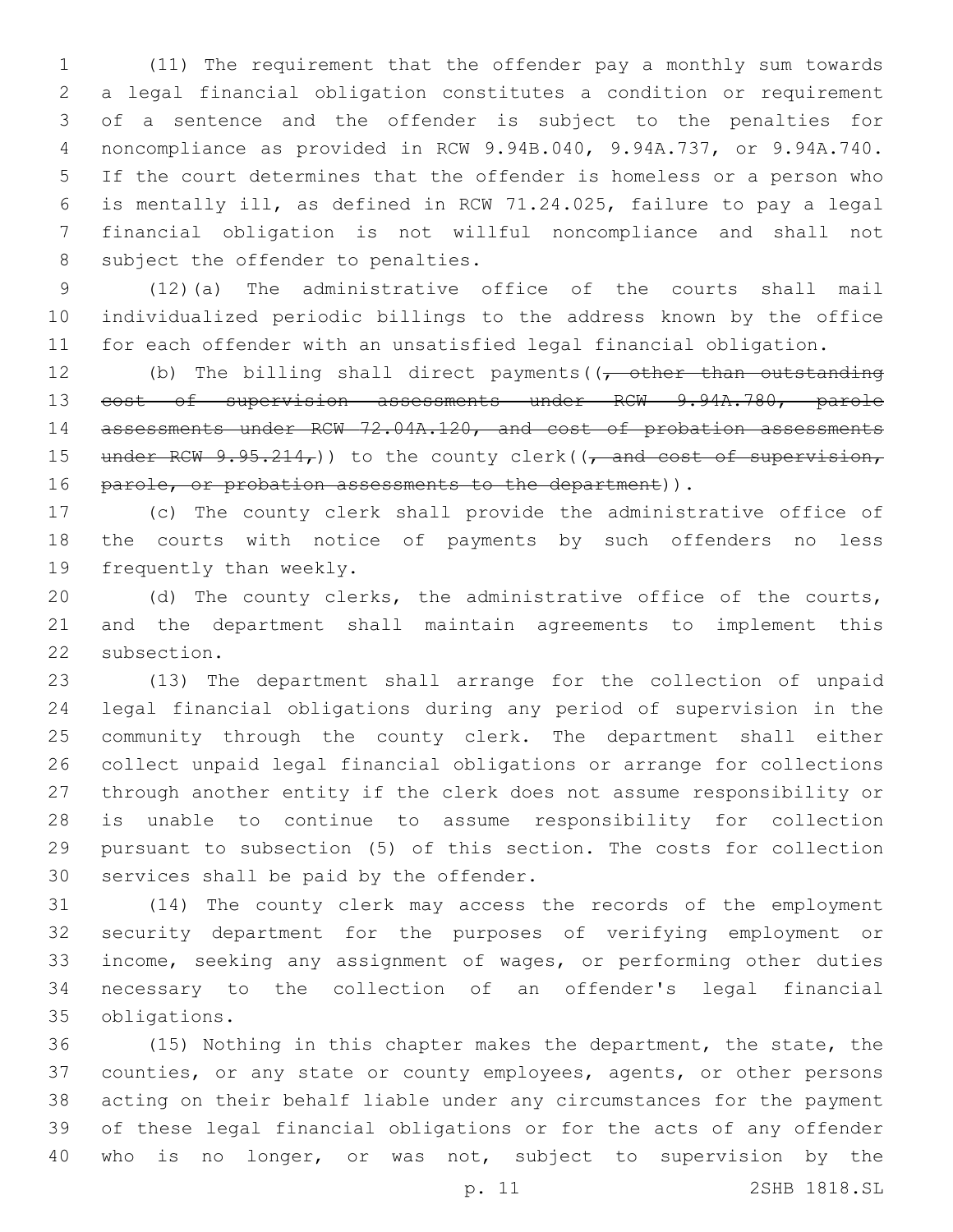department for a term of community custody, and who remains under the jurisdiction of the court for payment of legal financial obligations.

 **Sec. 5.** RCW 9.95.214 and 2011 1st sp.s. c 40 s 11 are each 4 amended to read as follows:

 Whenever a defendant convicted of a misdemeanor or gross misdemeanor is placed on probation under RCW 9.92.060 or 9.95.210, and the defendant is supervised by a county probation department, the county probation department may assess and collect from the defendant for the duration of the term of supervision a monthly assessment not 10 to exceed ((one hundred dollars)) \$100 per month. ((Whenever a defendant convicted of a misdemeanor or gross misdemeanor is placed 12 on probation under RCW 9.92.060 or 9.95.210, and the defendant is 13 supervised by the department of corrections, the department may 14 collect supervision intake fees pursuant to RCW 9.94A.780.)) This assessment shall be paid to the agency supervising the defendant and shall be applied, along with funds appropriated by the legislature, toward the payment or part payment of the cost of supervising the defendant. The county probation department shall suspend such assessment while the defendant is being supervised by another state pursuant to RCW 9.94A.745, the interstate compact for adult offender 21 supervision.

 NEW SECTION. **Sec. 6.** Subject to the availability of amounts appropriated for this specific purpose, the Washington state institute for public policy shall conduct an outcome evaluation and benefit-cost analysis of Washington's housing voucher program to account for the expansion of the program under RCW 9.94A.729 and 72.02.100. The analysis should take into account impacts on homelessness, recidivism, criminal justice costs, use of public services, and other factors determined to be appropriate by the institute. The department of corrections shall cooperate with the institute to facilitate access to data or other resources necessary to complete the analysis required under this section. The institute shall submit a final report to the governor and appropriate committees of the legislature by November 1, 2025.

 **Sec. 7.** RCW 9.94A.703 and 2018 c 201 s 9004 are each amended to 36 read as follows: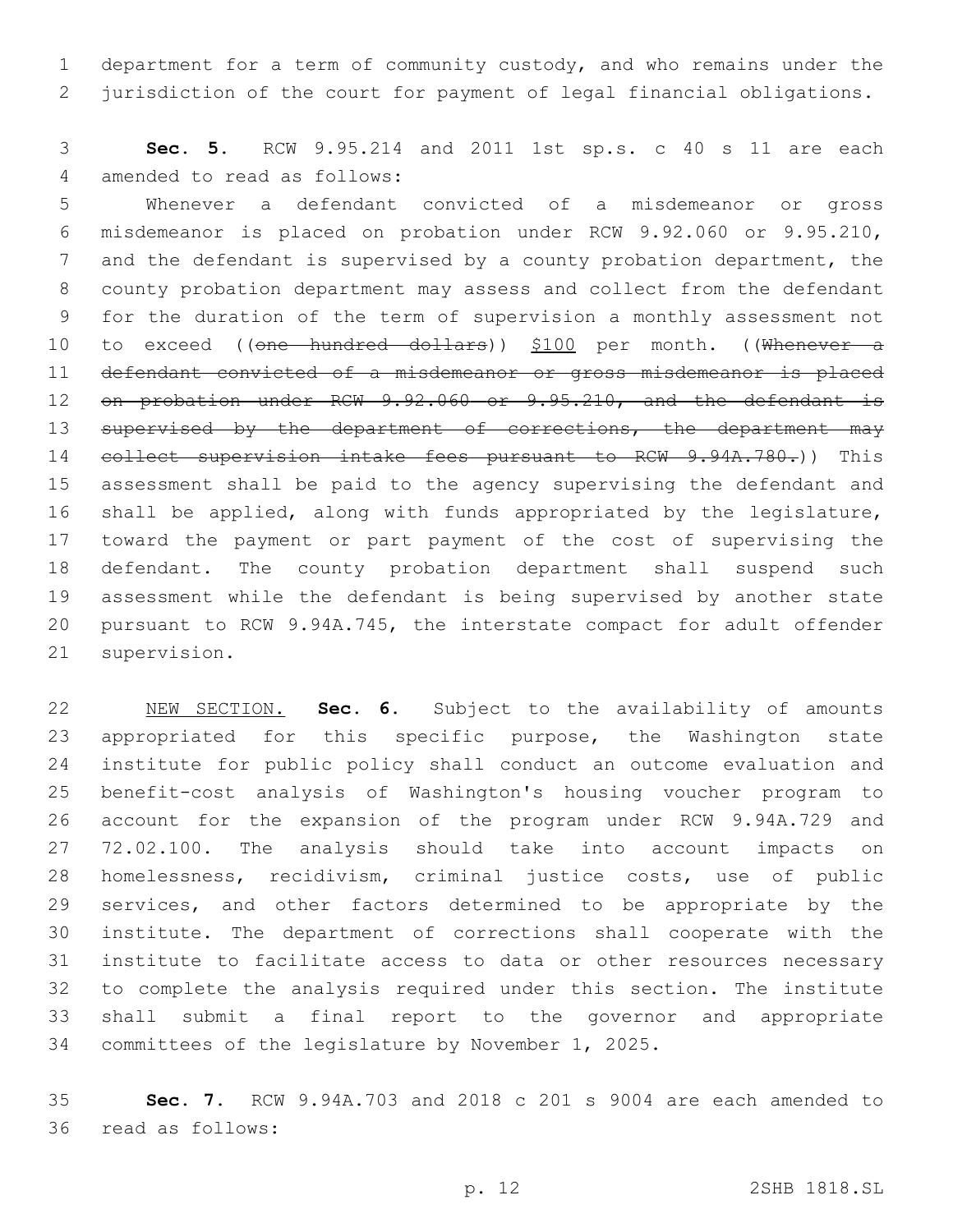1 When a court sentences a person to a term of community custody, 2 the court shall impose conditions of community custody as provided in 3 this section.

4 (1) **Mandatory conditions.** As part of any term of community 5 custody, the court shall:

6 (a) Require the offender to inform the department of court-7 ordered treatment upon request by the department;

8 (b) Require the offender to comply with any conditions imposed by 9 the department under RCW 9.94A.704;

 (c) If the offender was sentenced under RCW 9.94A.507 for an offense listed in RCW 9.94A.507(1)(a), and the victim of the offense 12 was under ((eighteen)) 18 years of age at the time of the offense, prohibit the offender from residing in a community protection zone;

 (d) If the offender was sentenced under RCW 9A.36.120, prohibit the offender from serving in any paid or volunteer capacity where he or she has control or supervision of minors under the age of 17 ((thirteen)) 13.

18 (2) **Waivable conditions.** Unless waived by the court, as part of 19 any term of community custody, the court shall order an offender to:

20 (a) Report to and be available for contact with the assigned 21 community corrections officer as directed;

22 (b) Work at department-approved education, employment, or 23 community restitution, or any combination thereof;

24 (c) Refrain from possessing or consuming controlled substances 25 except pursuant to lawfully issued prescriptions; and

26 (d) ((Pay supervision fees as determined by the department; and

27 (e))) Obtain prior approval of the department for the offender's 28 residence location and living arrangements.

29 (3) **Discretionary conditions.** As part of any term of community 30 custody, the court may order an offender to:

31 (a) Remain within, or outside of, a specified geographical 32 boundary;

33 (b) Refrain from direct or indirect contact with the victim of 34 the crime or a specified class of individuals;

35 (c) Participate in crime-related treatment or counseling 36 services;

 (d) Participate in rehabilitative programs or otherwise perform affirmative conduct reasonably related to the circumstances of the offense, the offender's risk of reoffending, or the safety of the 40 community;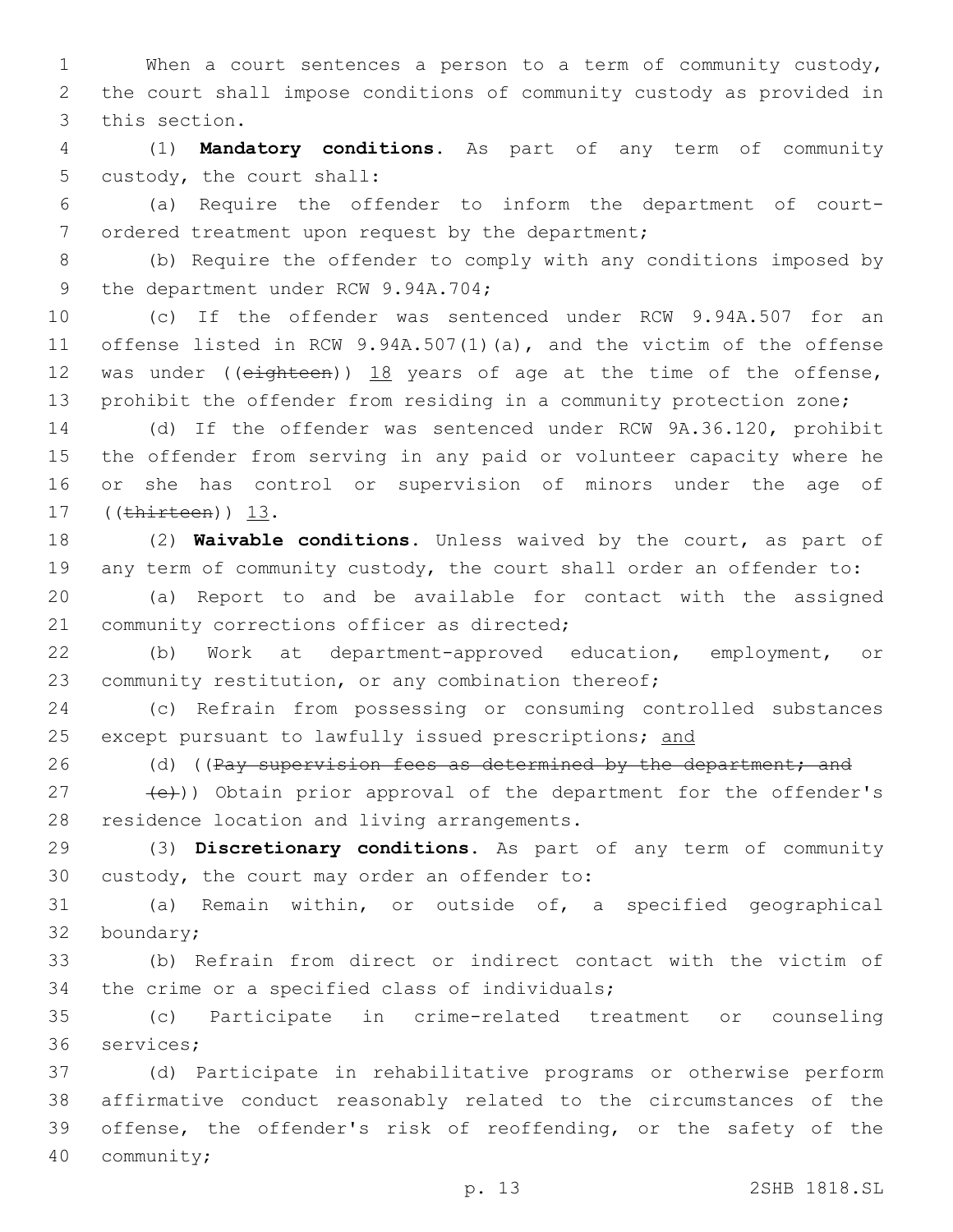- (e) Refrain from possessing or consuming alcohol; or
- (f) Comply with any crime-related prohibitions.
- 

(4) **Special conditions.**

 (a) In sentencing an offender convicted of a crime of domestic violence, as defined in RCW 10.99.020, if the offender has a minor child, or if the victim of the offense for which the offender was convicted has a minor child, the court may order the offender to participate in a domestic violence perpetrator program approved under 9 RCW 26.50.150.

 (b)(i) In sentencing an offender convicted of an alcohol or drug- related traffic offense, the court shall require the offender to complete a diagnostic evaluation by a substance use disorder treatment program approved by the department of social and health services or a qualified probation department, defined under RCW 46.61.516, that has been approved by the department of social and health services. If the offense was pursuant to chapter 46.61 RCW, the report shall be forwarded to the department of licensing. If the offender is found to have an alcohol or drug problem that requires treatment, the offender shall complete treatment in an approved substance use disorder treatment program as defined in chapter 71.24 RCW. If the offender is found not to have an alcohol or drug problem that requires treatment, the offender shall complete a course in an alcohol and drug information school licensed or certified by the department of health under chapter 70.96A RCW. The offender shall pay 25 all costs for any evaluation, education, or treatment required by this section, unless the offender is eligible for an existing program offered or approved by the department of social and health services.

 (ii) For purposes of this section, "alcohol or drug-related traffic offense" means the following: Driving while under the influence as defined by RCW 46.61.502, actual physical control while under the influence as defined by RCW 46.61.504, vehicular homicide as defined by RCW 46.61.520(1)(a), vehicular assault as defined by RCW 46.61.522(1)(b), homicide by watercraft as defined by RCW 79A.60.050, or assault by watercraft as defined by RCW 79A.60.060.

 (iii) This subsection (4)(b) does not require the department of social and health services to add new treatment or assessment facilities nor affect its use of existing programs and facilities 38 authorized by law.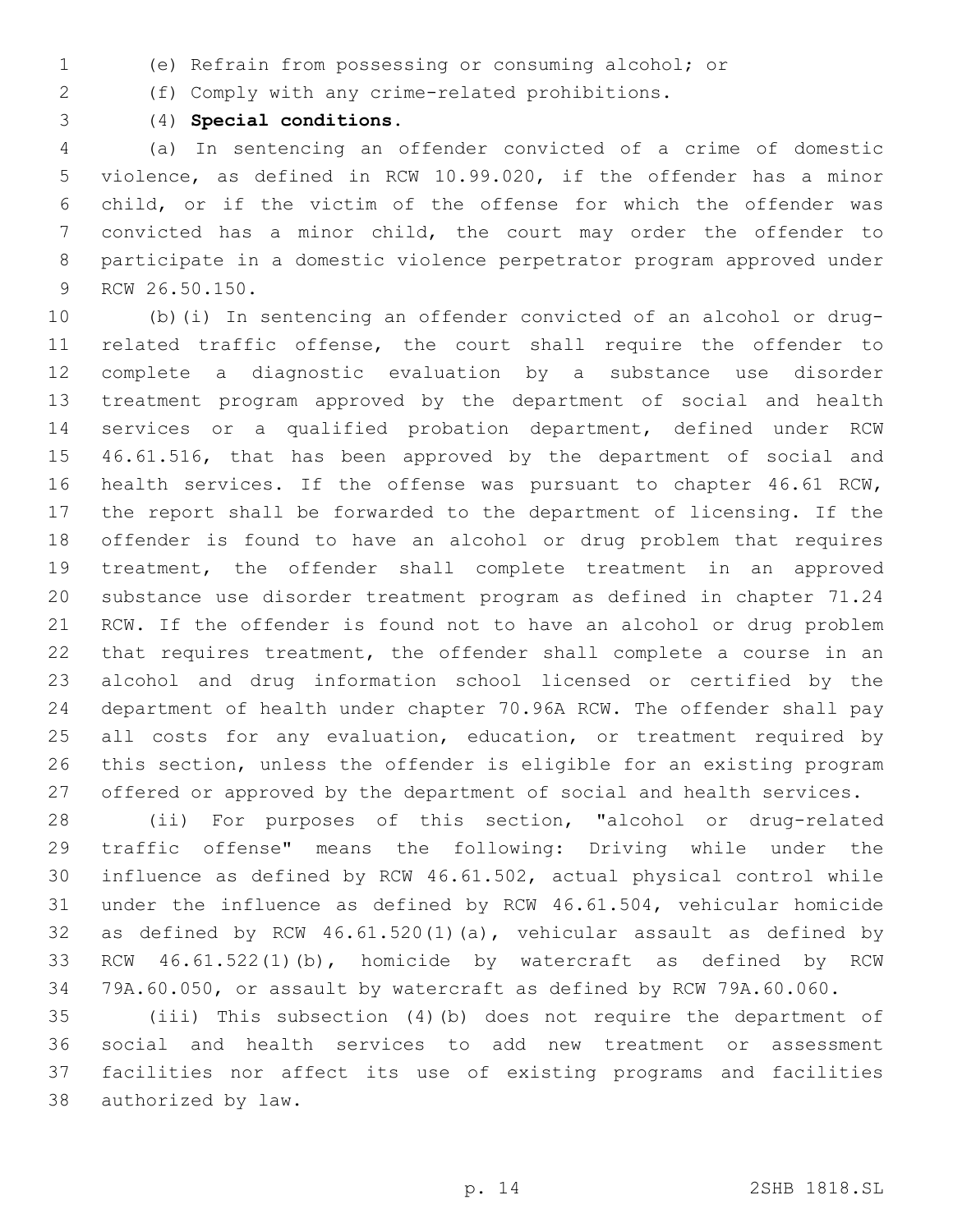1 **Sec. 8.** RCW 9.94A.703 and 2021 c 215 s 104 are each amended to 2 read as follows:

3 When a court sentences a person to a term of community custody, 4 the court shall impose conditions of community custody as provided in 5 this section.

6 (1) **Mandatory conditions.** As part of any term of community 7 custody, the court shall:

8 (a) Require the offender to inform the department of court-9 ordered treatment upon request by the department;

10 (b) Require the offender to comply with any conditions imposed by 11 the department under RCW 9.94A.704;

 (c) If the offender was sentenced under RCW 9.94A.507 for an offense listed in RCW 9.94A.507(1)(a), and the victim of the offense 14 was under ((eighteen)) 18 years of age at the time of the offense, prohibit the offender from residing in a community protection zone;

 (d) If the offender was sentenced under RCW 9A.36.120, prohibit the offender from serving in any paid or volunteer capacity where he or she has control or supervision of minors under the age of 19 ((thirteen)) 13.

20 (2) **Waivable conditions.** Unless waived by the court, as part of 21 any term of community custody, the court shall order an offender to:

22 (a) Report to and be available for contact with the assigned 23 community corrections officer as directed;

24 (b) Work at department-approved education, employment, or 25 community restitution, or any combination thereof;

26 (c) Refrain from possessing or consuming controlled substances 27 except pursuant to lawfully issued prescriptions; and

28 (d) ((Pay supervision fees as determined by the department; and

29  $(e)$ )) Obtain prior approval of the department for the offender's 30 residence location and living arrangements.

31 (3) **Discretionary conditions.** As part of any term of community 32 custody, the court may order an offender to:

33 (a) Remain within, or outside of, a specified geographical 34 boundary;

35 (b) Refrain from direct or indirect contact with the victim of 36 the crime or a specified class of individuals;

37 (c) Participate in crime-related treatment or counseling 38 services;

39 (d) Participate in rehabilitative programs or otherwise perform 40 affirmative conduct reasonably related to the circumstances of the

p. 15 2SHB 1818.SL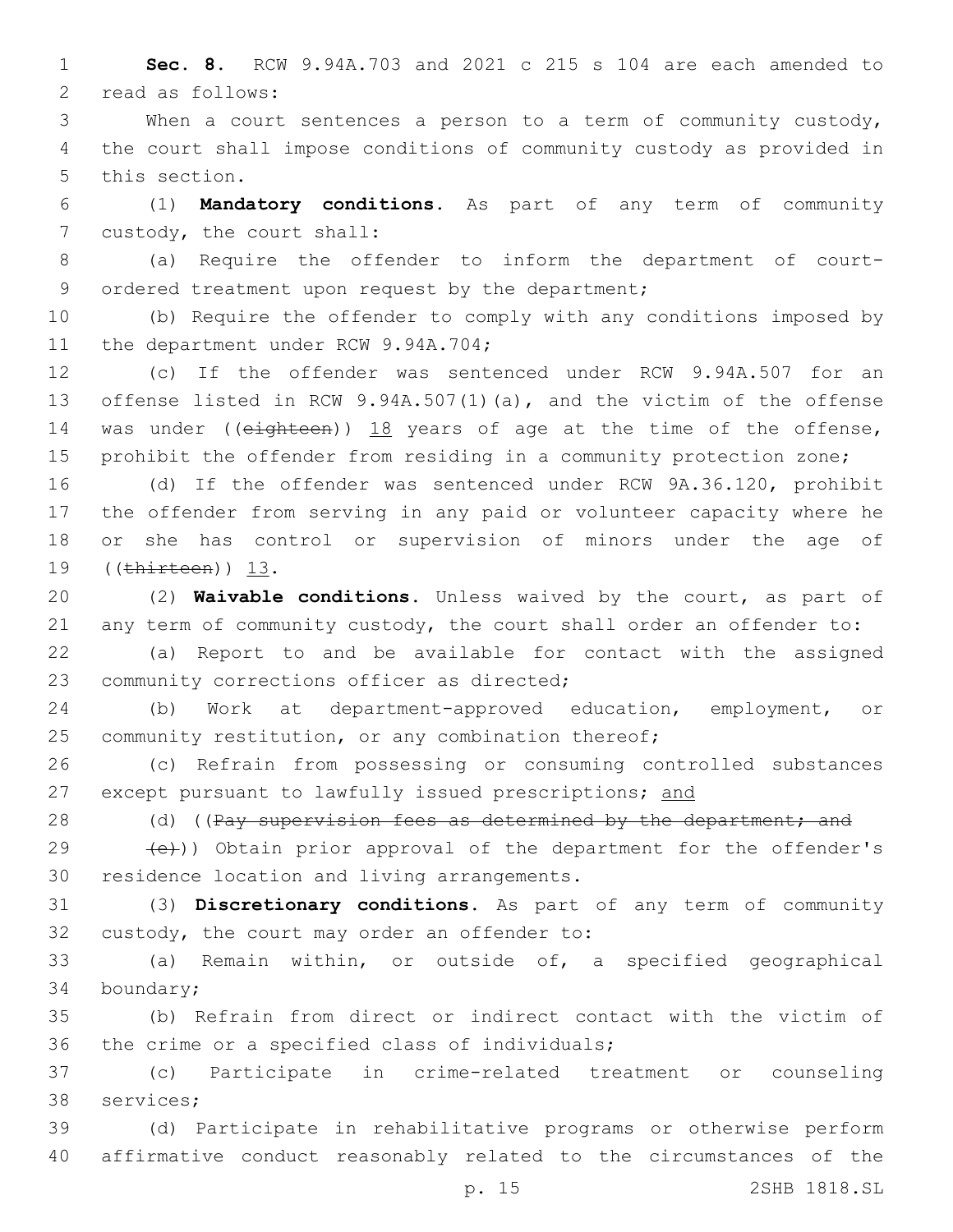offense, the offender's risk of reoffending, or the safety of the 2 community;

(e) Refrain from possessing or consuming alcohol; or

- (f) Comply with any crime-related prohibitions.
- 

(4) **Special conditions.**

 (a) In sentencing an offender convicted of a crime of domestic violence, as defined in RCW 10.99.020, if the offender has a minor child, or if the victim of the offense for which the offender was convicted has a minor child, the court may order the offender to participate in a domestic violence perpetrator program approved under 11 RCW 43.20A.735.

 (b)(i) In sentencing an offender convicted of an alcohol or drug- related traffic offense, the court shall require the offender to complete a diagnostic evaluation by a substance use disorder treatment program approved by the department of social and health services or a qualified probation department, defined under RCW 46.61.516, that has been approved by the department of social and health services. If the offense was pursuant to chapter 46.61 RCW, the report shall be forwarded to the department of licensing. If the offender is found to have an alcohol or drug problem that requires treatment, the offender shall complete treatment in an approved substance use disorder treatment program as defined in chapter 71.24 RCW. If the offender is found not to have an alcohol or drug problem that requires treatment, the offender shall complete a course in an alcohol and drug information school licensed or certified by the department of health under chapter 70.96A RCW. The offender shall pay 27 all costs for any evaluation, education, or treatment required by this section, unless the offender is eligible for an existing program offered or approved by the department of social and health services.

 (ii) For purposes of this section, "alcohol or drug-related traffic offense" means the following: Driving while under the influence as defined by RCW 46.61.502, actual physical control while under the influence as defined by RCW 46.61.504, vehicular homicide as defined by RCW 46.61.520(1)(a), vehicular assault as defined by RCW 46.61.522(1)(b), homicide by watercraft as defined by RCW 79A.60.050, or assault by watercraft as defined by RCW 79A.60.060.

 (iii) This subsection (4)(b) does not require the department of social and health services to add new treatment or assessment facilities nor affect its use of existing programs and facilities 40 authorized by law.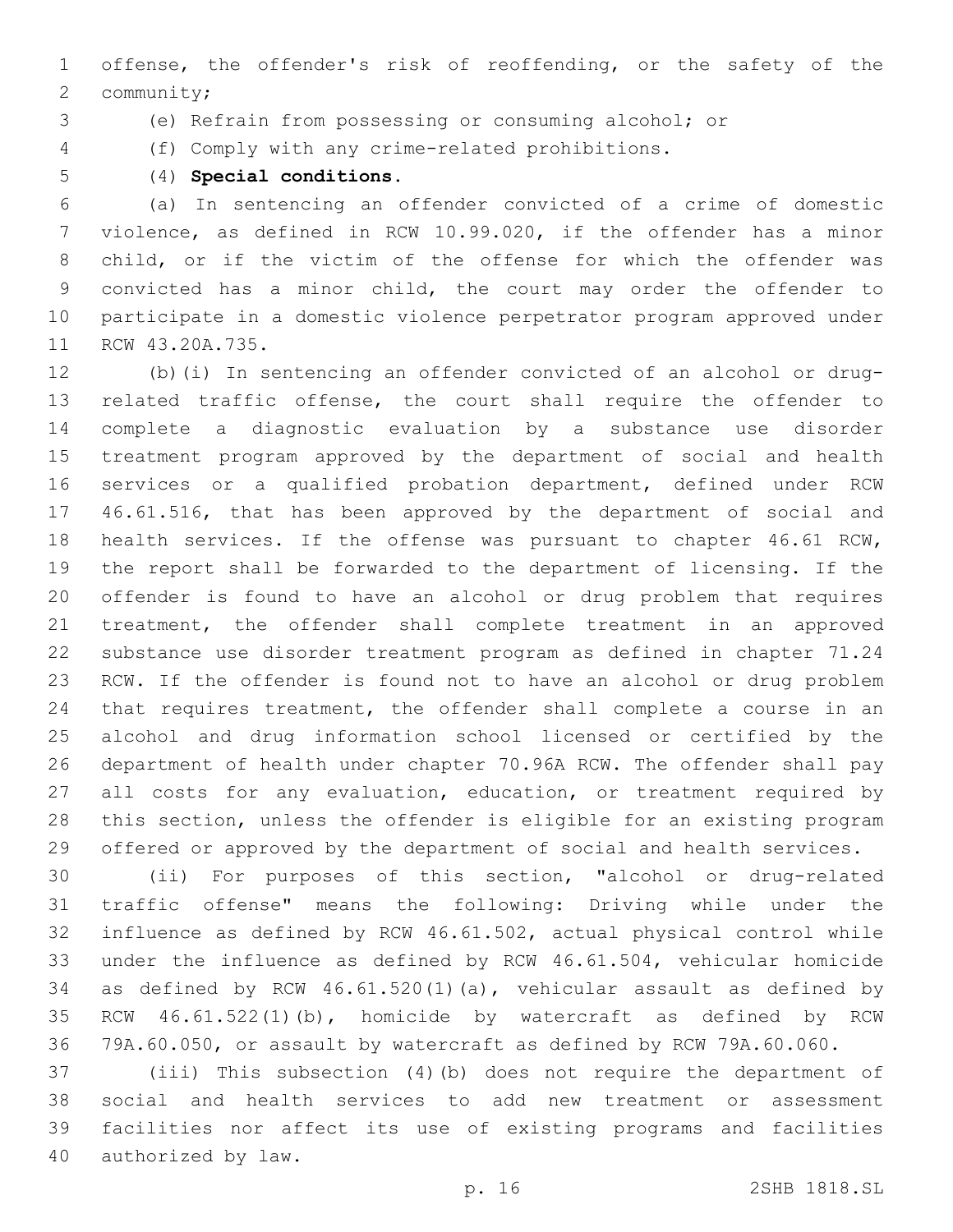**Sec. 9.** RCW 9.94A.704 and 2019 c 263 s 601 are each amended to 2 read as follows:

 (1) Every person who is sentenced to a period of community custody shall report to and be placed under the supervision of the 5 department, subject to RCW 9.94A.501.

 (2)(a) The department shall assess the offender's risk of reoffense and may establish and modify additional conditions of community custody based upon the risk to community safety.

 (b) Within the funds available for community custody, the department shall determine conditions on the basis of risk to community safety, and shall supervise offenders during community custody on the basis of risk to community safety and conditions imposed by the court. The secretary shall adopt rules to implement 14 the provisions of this subsection (2)(b).

 (3) If the offender is supervised by the department, the department shall at a minimum instruct the offender to:

(a) Report as directed to a community corrections officer;

(b) Remain within prescribed geographical boundaries;

 (c) Notify the community corrections officer of any change in the 20 offender's address or employment; and

21 (d) ((Pay the supervision fee assessment; and

22  $(e)$ )) Disclose the fact of supervision to any mental health, chemical dependency, or domestic violence treatment provider, as 24 required by RCW 9.94A.722.

 (4) The department may require the offender to participate in rehabilitative programs, or otherwise perform affirmative conduct, 27 and to obey all laws.

 (5) If the offender was sentenced pursuant to a conviction for a sex offense or domestic violence, the department may:

 (a) Require the offender to refrain from direct or indirect contact with the victim of the crime or immediate family member of the victim of the crime. If a victim or an immediate family member of a victim has requested that the offender not contact him or her after notice as provided in RCW 72.09.340, the department shall require the offender to refrain from contact with the requestor. Where the victim is a minor, the parent or guardian of the victim may make a request on the victim's behalf. This subsection is not intended to reduce the preexisting authority of the department to impose no-contact conditions regardless of the offender's crime and regardless of who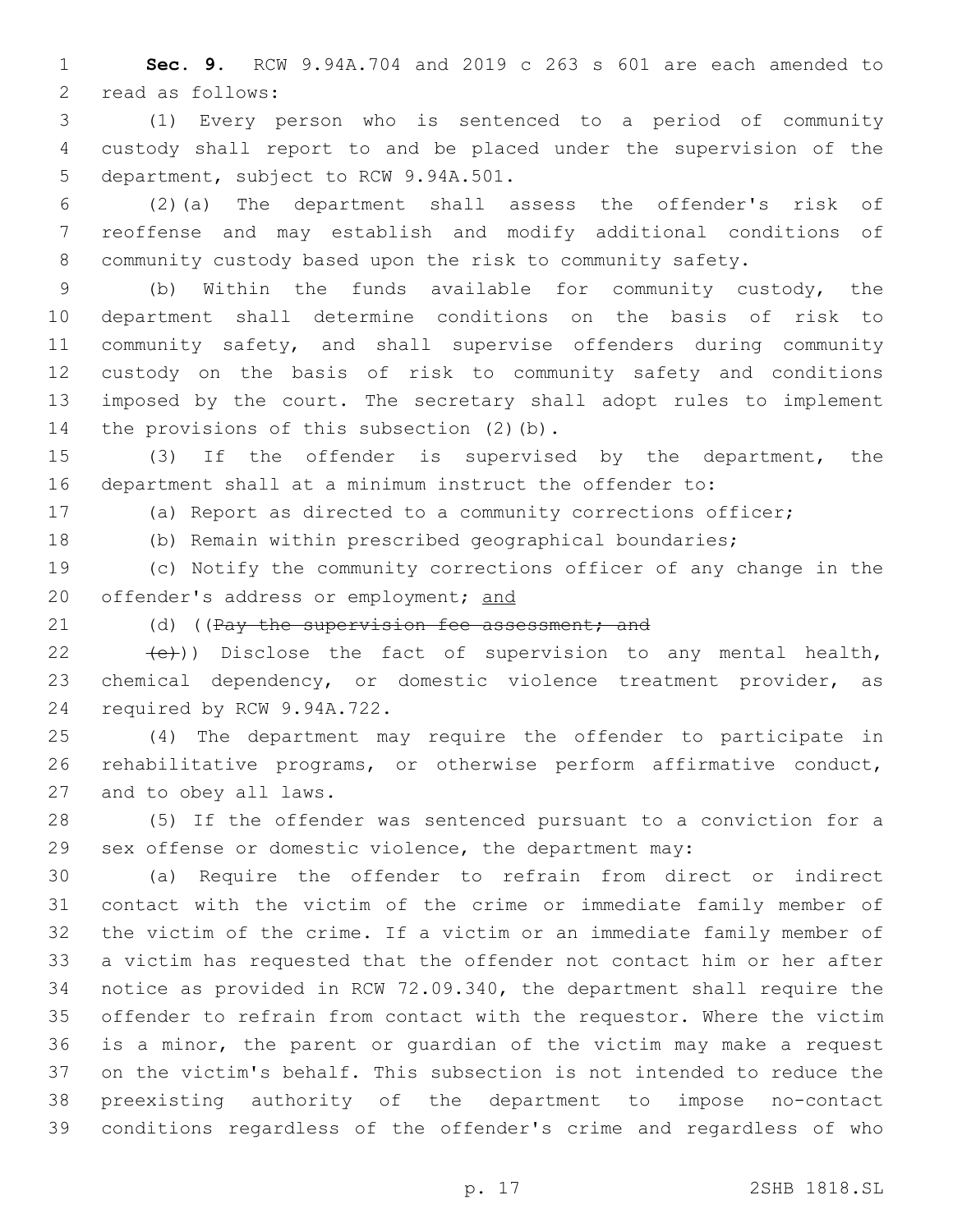is protected by the no-contact condition, where such condition is 2 based on risk to community safety.

 (b) Impose electronic monitoring. Within the resources made available by the department for this purpose, the department shall carry out any electronic monitoring using the most appropriate technology given the individual circumstances of the offender. As used in this section, "electronic monitoring" has the same meaning as 8 in RCW 9.94A.030.

 (6) The department may not impose conditions that are contrary to those ordered by the court and may not contravene or decrease court-11 imposed conditions.

 (7)(a) The department shall notify the offender in writing of any 13 additional conditions or modifications.

 (b) By the close of the next business day after receiving notice 15 of a condition imposed or modified by the department, an offender may request an administrative review under rules adopted by the department. The condition shall remain in effect unless the reviewing officer finds that it is not reasonably related to the crime of conviction, the offender's risk of reoffending, or the safety of the 20 community.

 (8) The department shall notify the offender in writing upon community custody intake of the department's violation process.

 (9) The department may require offenders to pay for special services rendered including electronic monitoring, day reporting, and telephone reporting, dependent on the offender's ability to pay. The department may pay for these services for offenders who are not able 27 to pay.

 (10)(a) When an offender on community custody is under the authority of the board, the department shall assess the offender's risk of recidivism and shall recommend to the board any additional or modified conditions based upon the offender's risk to community safety and may recommend affirmative conduct or electronic monitoring consistent with subsections (4) through (6) of this section.

 (b) The board may impose conditions in addition to court-ordered conditions. The board must consider and may impose department- recommended conditions. The board must impose a condition requiring the offender to refrain from contact with the victim or immediate family member of the victim as provided in subsection (5)(a) of this 39 section.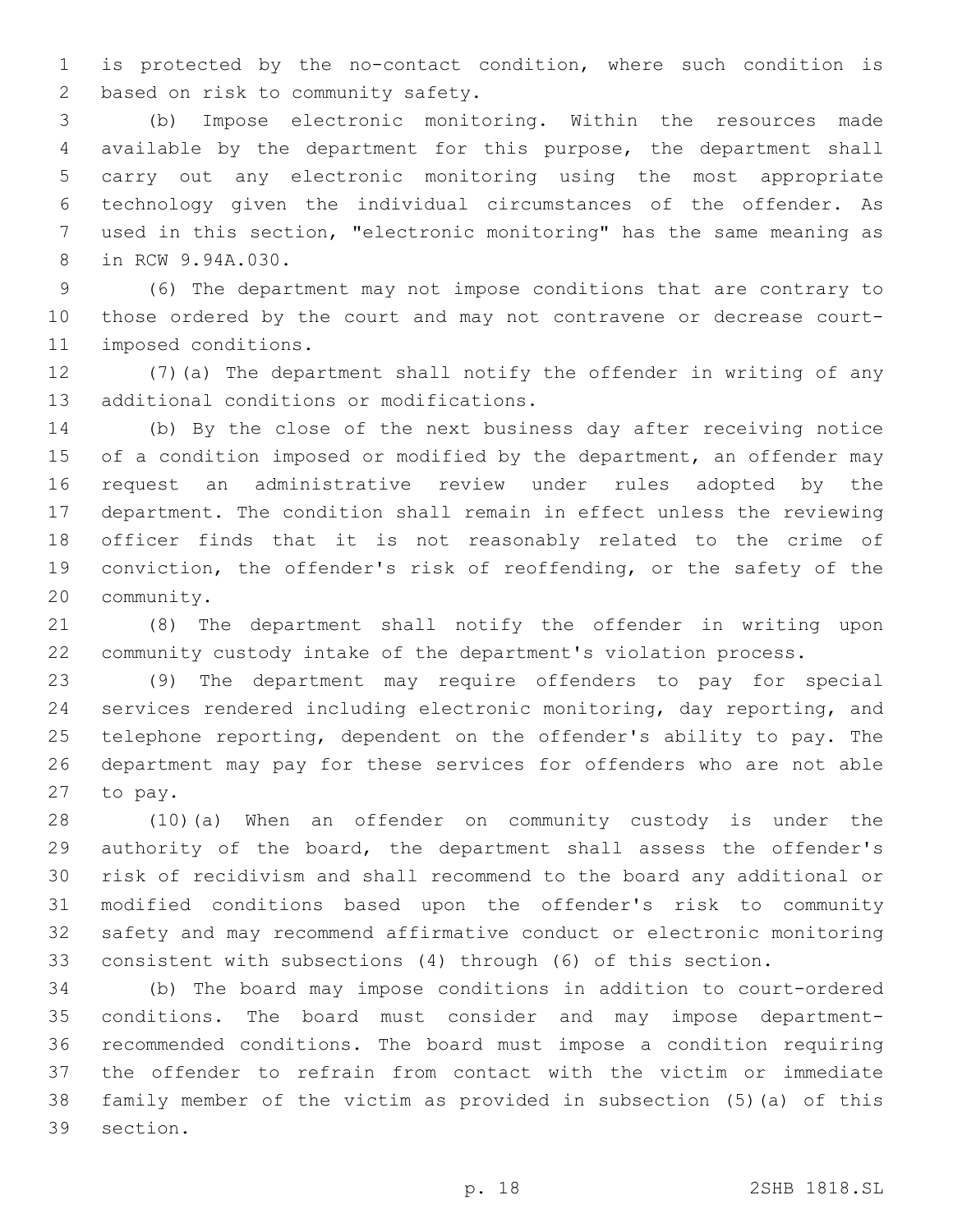(c) By the close of the next business day, after receiving notice of a condition imposed by the board or the department, an offender may request an administrative hearing under rules adopted by the board. The condition shall remain in effect unless the hearing examiner finds that it is not reasonably related to any of the following:6

- 7 (i) The crime of conviction;
- 8 (ii) The offender's risk of reoffending;
- 9 (iii) The safety of the community;
- 

(iv) The offender's risk of domestic violence reoffense.

 (d) If the department finds that an emergency exists requiring the immediate imposition of additional conditions in order to prevent the offender from committing a crime, the department may impose such conditions. The department may not impose conditions that are contrary to those set by the board or the court and may not contravene or decrease court-imposed or board-imposed conditions. Conditions imposed under this subsection shall take effect immediately after notice to the offender by personal service, but shall not remain in effect longer than seven working days unless 20 approved by the board.

 (11) In setting, modifying, and enforcing conditions of community custody, the department shall be deemed to be performing a 23 quasi-judicial function.

 **Sec. 10.** RCW 9.94B.050 and 2020 c 276 s 2 are each amended to read as follows:25

 When a court sentences an offender to a term of total confinement in the custody of the department for any of the offenses specified in this section, the court shall also sentence the offender to a term of community placement as provided in this section. Except as provided in RCW 9.94A.501, the department shall supervise any sentence of 31 community placement imposed under this section.

 (1) The court shall order a one-year term of community placement 33 for the following:

 (a) A sex offense or a serious violent offense committed after 35 July 1, 1988, but before July 1, 1990; or

 (b) An offense committed on or after July 1, 1988, but before 37 July 25, 1999, that is:

- 38 (i) Assault in the second degree;
- 39 (ii) Assault of a child in the second degree;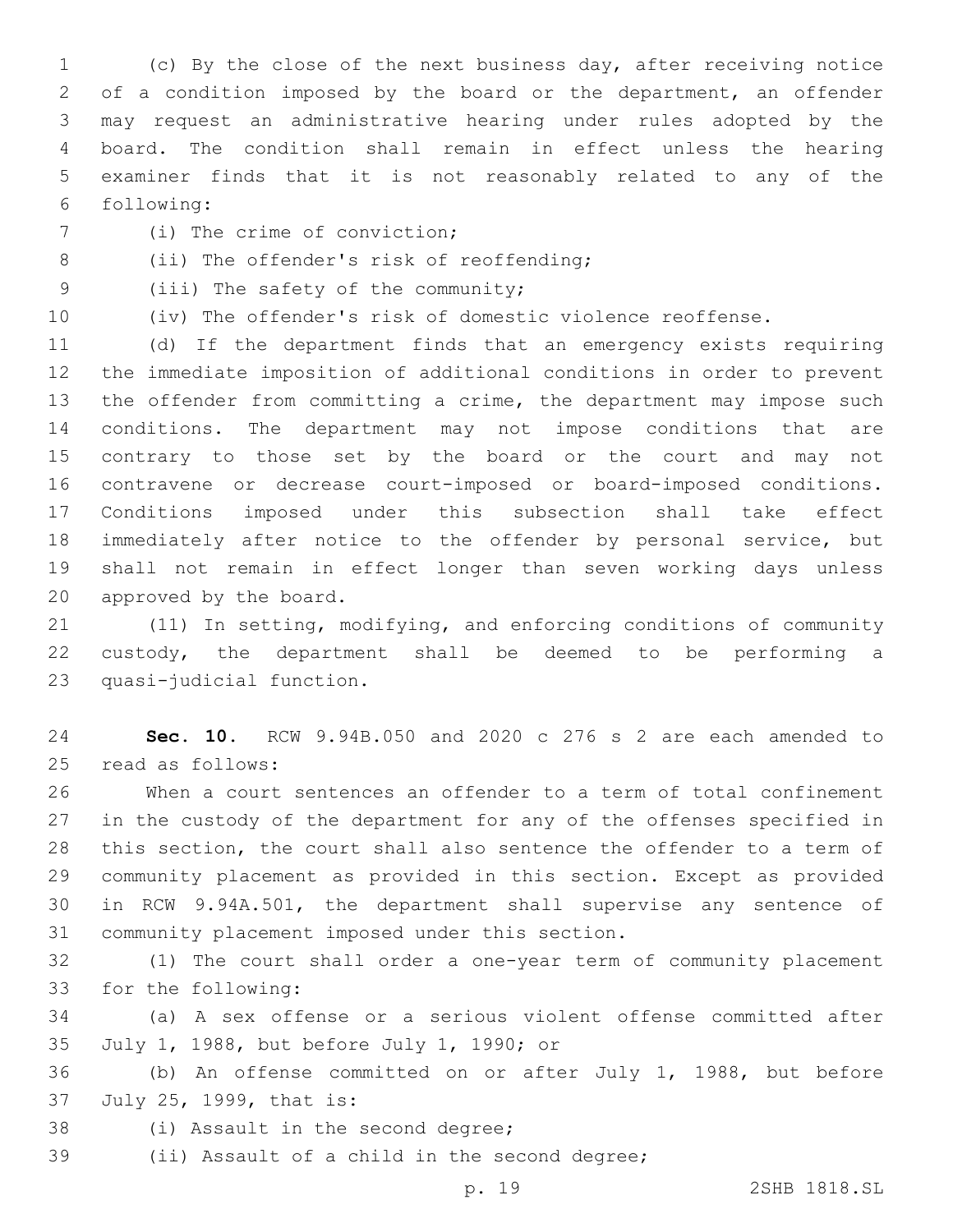(iii) A crime against persons where it is determined in accordance with RCW 9.94A.825 that the offender or an accomplice was armed with a deadly weapon at the time of commission; or

 (iv) A felony offense under chapter 69.50 or 69.52 RCW not 5 sentenced under RCW 9.94A.660.

 (2) The court shall sentence the offender to a term of community placement of two years or up to the period of earned release awarded pursuant to RCW 9.94A.728, whichever is longer, for:

 (a) An offense categorized as a sex offense committed on or after 10 July 1, 1990, but before June 6, 1996, including those sex offenses 11 also included in other offense categories;

 (b) A serious violent offense other than a sex offense committed on or after July 1, 1990, but before July 1, 2000; or

 (c) A vehicular homicide or vehicular assault committed on or 15 after July 1, 1990, but before July 1, 2000.

 (3) The community placement ordered under this section shall begin either upon completion of the term of confinement or at such time as the offender is transferred to community custody in lieu of earned release. When the court sentences an offender to the statutory maximum sentence then the community placement portion of the sentence shall consist entirely of the community custody to which the offender may become eligible. Any period of community custody actually served shall be credited against the community placement portion of the sentence. The community placement shall run concurrently to any period of probation, parole, community supervision, community placement, or community custody previously imposed by any court in any jurisdiction, unless the court pronouncing the current sentence expressly orders that they be served consecutively to each other.

 (4) Unless a condition is waived by the court, the terms of any community placement imposed under this section shall include the 31 following conditions:

 (a) The offender shall report to and be available for contact with the assigned community corrections officer as directed;

 (b) The offender shall work at department-approved education, 35 employment, or community restitution, or any combination thereof;

 (c) The offender shall not possess or consume controlled 37 substances except pursuant to lawfully issued prescriptions; and

38 (d) ((The offender shall pay supervision fees as determined by 39 the department; and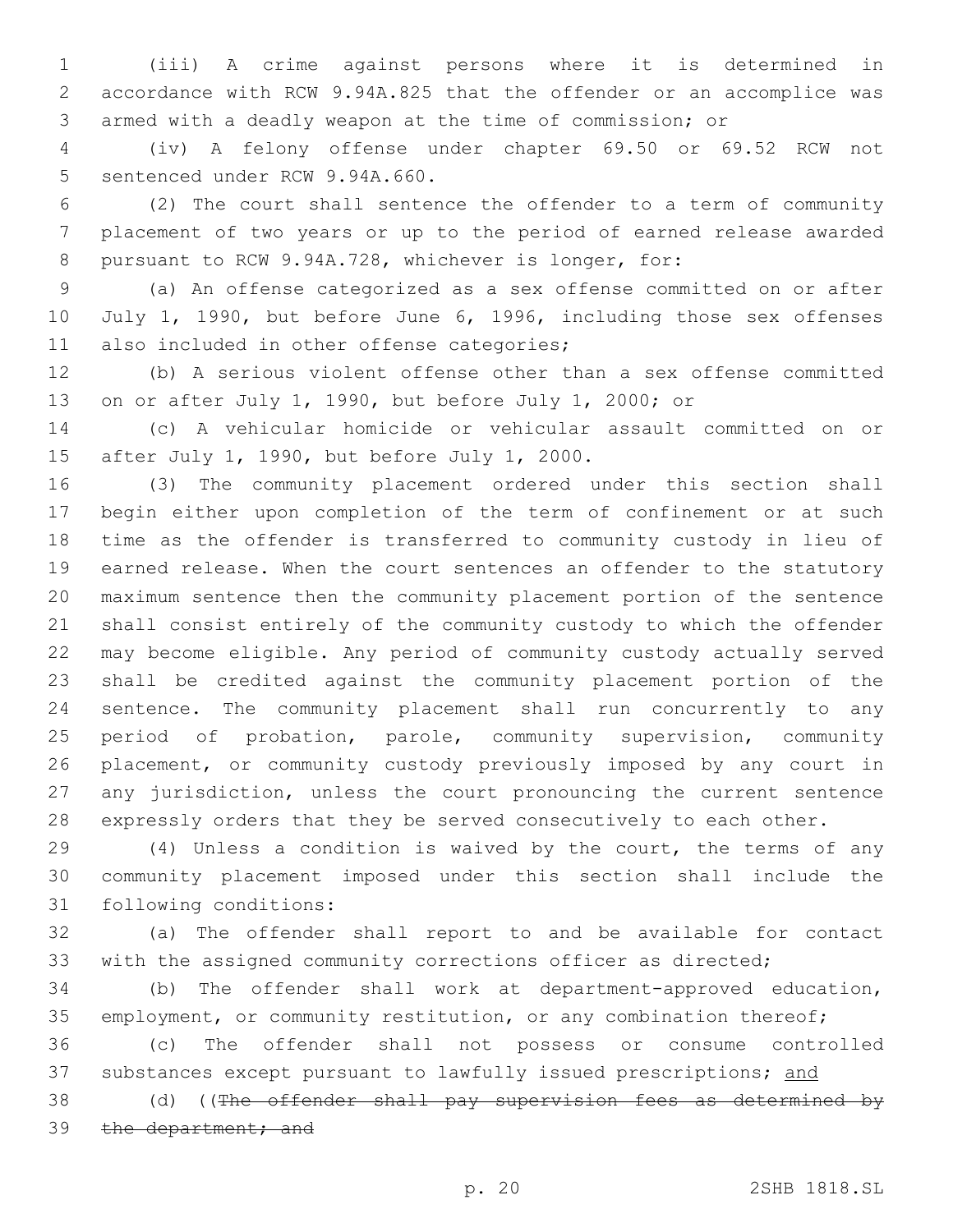1 (e)) The residence location and living arrangements shall be subject to the prior approval of the department during the period of 3 community placement.

 (5) As a part of any terms of community placement imposed under this section, the court may also order one or more of the following special conditions:6

 (a) The offender shall remain within, or outside of, a specified 8 geographical boundary;

 (b) The offender shall not have direct or indirect contact with the victim of the crime or a specified class of individuals;

 (c) The offender shall participate in crime-related treatment or 12 counseling services;

(d) The offender shall not consume alcohol; or

 (e) The offender shall comply with any crime-related 15 prohibitions.

 (6) An offender convicted of a felony sex offense against a minor victim after June 6, 1996, shall comply with any terms and conditions of community placement imposed by the department relating to contact between the sex offender and a minor victim or a child of similar age 20 or circumstance as a previous victim.

 (7) Prior to or during community placement, upon recommendation 22 of the department, the sentencing court may remove or modify any conditions of community placement so as not to be more restrictive.

 **Sec. 11.** RCW 9.95.204 and 2011 1st sp.s. c 40 s 6 are each 25 amended to read as follows:

 (1) When a superior court places a defendant convicted of a misdemeanor or gross misdemeanor on probation and orders supervision under RCW 9.92.060 or 9.95.210, the department of corrections has responsibility for supervision of defendants pursuant to RCW 30 9.94A.501 and 9.94A.5011.

 (2) A county legislative authority may assume responsibility for the supervision of defendants within its jurisdiction who have been convicted of a misdemeanor or gross misdemeanor and sentenced to probation by a superior court. If a county legislative authority chooses to assume responsibility for defendants supervised by the department, the assumption of responsibility shall be made by contract with the department of corrections on a biennial basis.

 (3) The state of Washington, the department of corrections and its employees, community corrections officers, and volunteers who

p. 21 2SHB 1818.SL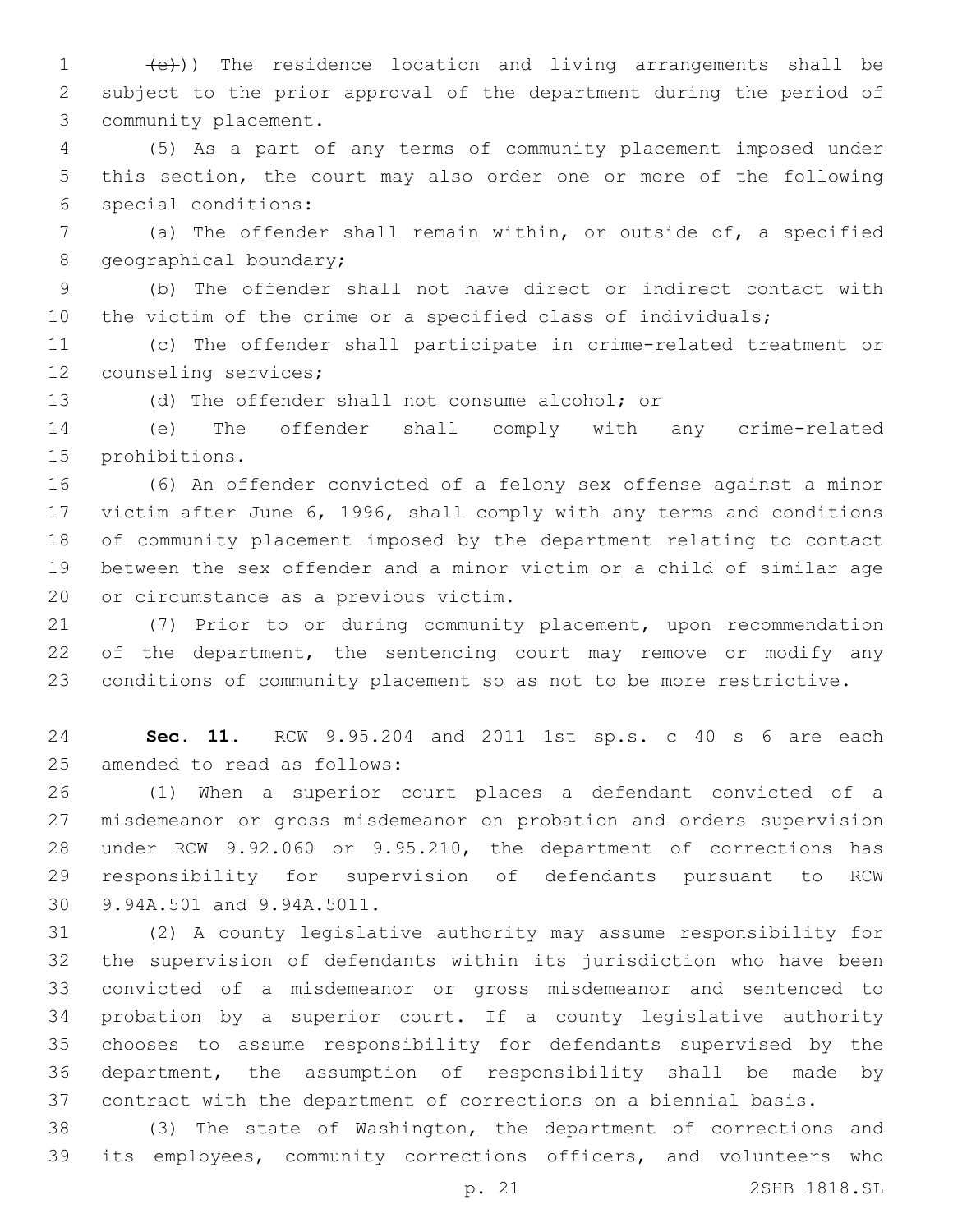assist community corrections officers are not liable for any harm caused by the actions of a superior court misdemeanant probationer who is under the supervision of a county. A county, its probation department and employees, probation officers, and volunteers who assist probation officers are not liable for any harm caused by the actions of a superior court misdemeanant probationer who is under the 7 supervision of the department of corrections.

 (4) The state of Washington, the department of corrections and its employees, community corrections officers, any county providing supervision services pursuant to this section and its employees, probation officers, and volunteers who assist community corrections officers and probation officers in the superior court misdemeanant probation program are not liable for civil damages resulting from any act or omission in the rendering of superior court misdemeanant probation activities unless the act or omission constitutes gross negligence. For purposes of this section, "volunteers" is defined 17 according to RCW 51.12.035.

 (5)(a) If a misdemeanant probationer requests permission to travel or transfer to another state, the assigned probation officer employed or contracted for by the county shall determine whether such request is subject to RCW 9.94A.745, the interstate compact for adult offender supervision. If such request is subject to the compact, the 23 probation officer shall:

 (i) Notify the department of corrections of the probationer's 25 request;

 (ii) Provide the department of corrections with the supporting documentation it requests for processing an application for transfer;

28 (iii) ((Notify the probationer of the fee due to the department 29 of corrections for processing an application under the compact;

30  $(iv)$ ) Cease supervision of the probationer while another state supervises the probationer pursuant to the compact;

32  $((+\nu)^2)$   $(i\nu)$  Resume supervision if the probationer returns to 33 this state before the term of probation expires.

 (b) The probationer shall receive credit for time served while 35 being supervised by another state.

 **Sec. 12.** RCW 36.18.016 and 2021 c 102 s 17 are each amended to 37 read as follows:

 (1) Revenue collected under this section is not subject to 39 division under RCW 36.18.025 or 27.24.070.

p. 22 2SHB 1818.SL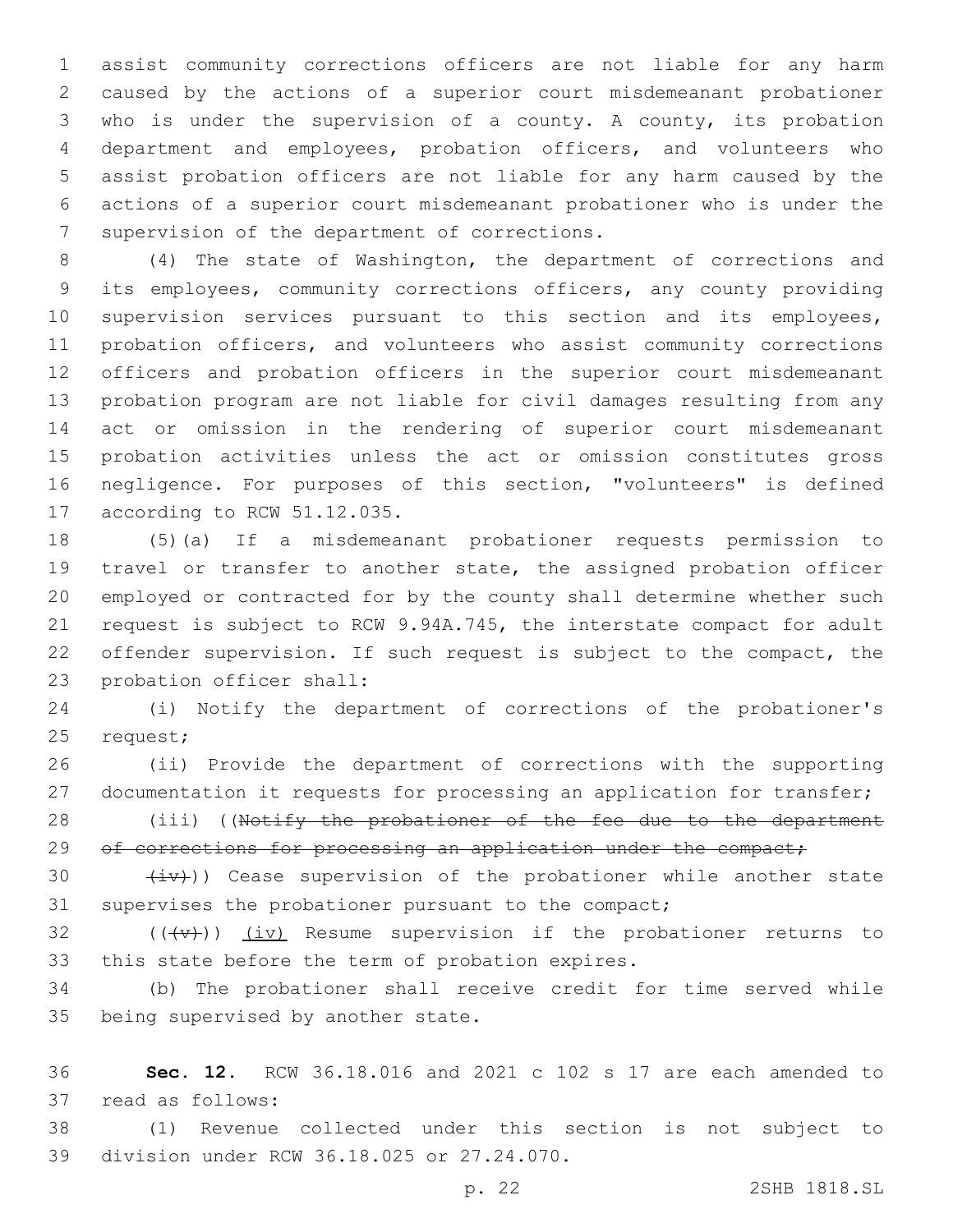1 (2)(a) For the filing of a petition for modification of a decree 2 of dissolution or paternity, within the same case as the original 3 action, and any party filing a counterclaim, cross-claim, or third-4 party claim in any such action, a fee of ((thirty-six dollars)) \$36 5 must be paid.

 (b) The party filing the first or initial petition for dissolution, legal separation, or declaration concerning the validity of marriage shall pay, at the time and in addition to the filing fee 9 required under RCW 36.18.020, a fee of ((fifty-four dollars)) \$54. 10 The clerk of the superior court shall transmit monthly ((forty-eight 11 dollars)) \$48 of the ((fifty-four dollar)) \$54 fee collected under this subsection to the state treasury for deposit in the domestic violence prevention account. The remaining six dollars shall be retained by the county for the purpose of supporting community-based domestic violence services within the county, except for five percent of the six dollars, which may be retained by the court for 17 administrative purposes. On or before December 15th of each year, the county shall report to the department of social and health services revenues associated with this section and community-based domestic violence services expenditures. The department of social and health services shall develop a reporting form to be utilized by counties 22 for uniform reporting purposes.

23 (3)(a) The party making a demand for a jury of six in a civil 24 action shall pay, at the time, a fee of ((one hundred twenty-five 25  $d$ ollars))  $$125;$  if the demand is for a jury of (( $t$ welve)) 12, a fee 26 of ((two hundred fifty dollars)) \$250. If, after the party demands a 27 jury of six and pays the required fee, any other party to the action 28 requests a jury of  $((\text{twelve}))$  12, an additional ((one hundred twenty-29  $five$  dollar))  $$125$  fee will be required of the party demanding the 30 increased number of jurors.

31 (b) Upon conviction in criminal cases a jury demand charge of 32 ((one hundred twenty-five dollars)) \$125 for a jury of six, or ((two 33 hundred fifty dollars)) \$250 for a jury of ((twelve)) 12 may be 34 imposed as costs under RCW 10.46.190.

 (4) For preparing a certified copy of an instrument on file or of record in the clerk's office, for the first page or portion of the first page, a fee of five dollars, and for each additional page or portion of a page, a fee of one dollar must be charged. For authenticating or exemplifying an instrument, a fee of two dollars for each additional seal affixed must be charged. For preparing a

p. 23 2SHB 1818.SL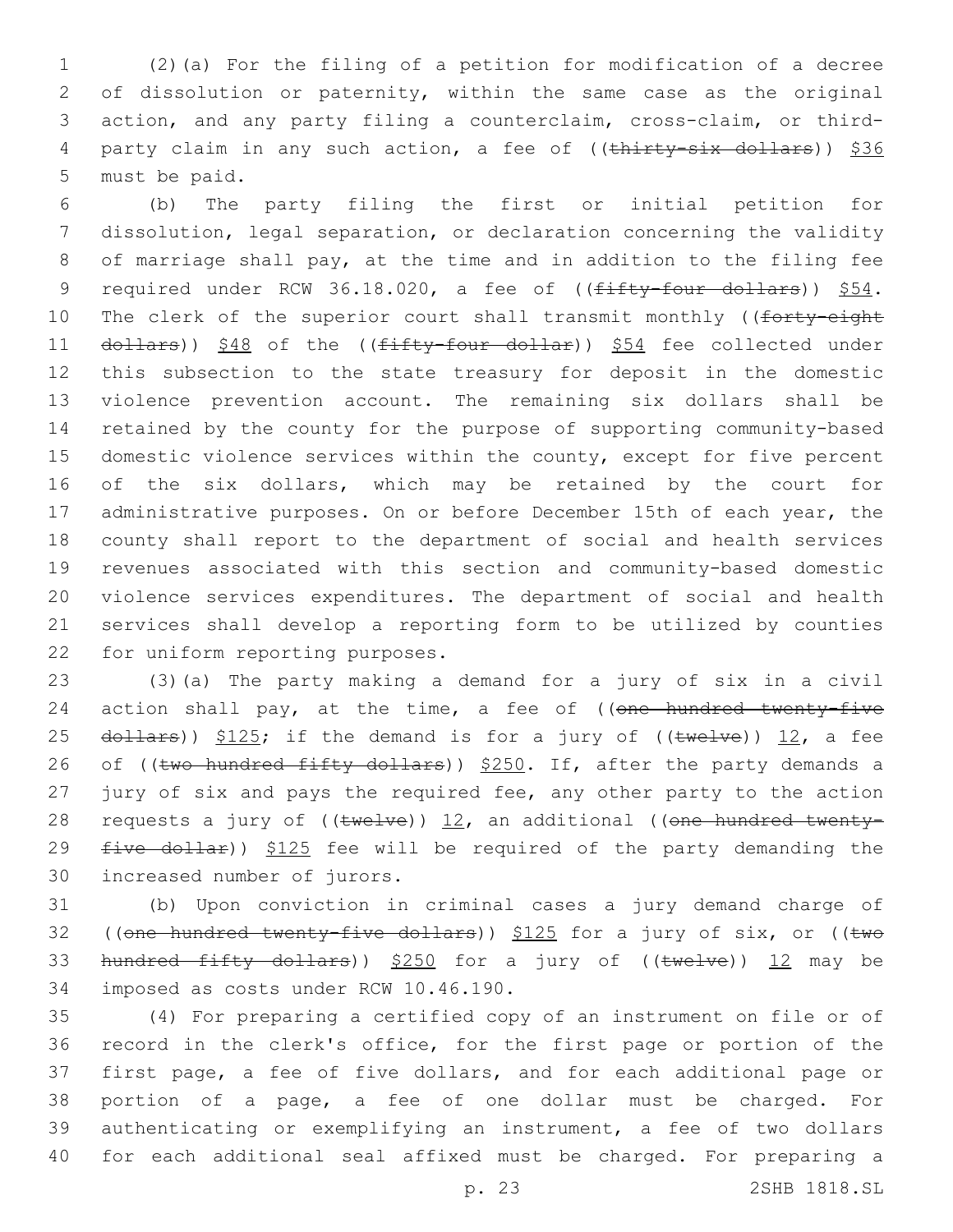copy of an instrument on file or of record in the clerk's office 2 without a seal, a fee of  $((f\text{iff}\psi))$  50 cents per page must be charged. When copying a document without a seal or file that is in an 4 electronic format, a fee of ((twenty-five)) 25 cents per page must be charged. For copies made on a compact disc, an additional fee of ((twenty dollars)) \$20 for each compact disc must be charged.

7 (5) For executing a certificate, with or without a seal, a fee of 8 two dollars must be charged.

9 (6) For a garnishee defendant named in an affidavit for 10 garnishment and for a writ of attachment, a fee of ((twenty dollars)) 11 \$20 must be charged.

12 (7) For filing a supplemental proceeding, a fee of ((twenty 13  $\left(\frac{d^2}{2} + \frac{d^2}{2} + \frac{d^2}{2}\right)$  and the charged.

14 (8) For approving a bond, including justification on the bond, in 15 other than civil actions and probate proceedings, a fee of two 16 dollars must be charged.

17 (9) For the issuance of a certificate of qualification and a 18 certified copy of letters of administration, letters testamentary, or 19 letters of guardianship, there must be a fee of five dollars.

20 (10) For the preparation of a passport application, the clerk may 21 collect an execution fee as authorized by the federal government.

22 (11) For clerk's services such as performing historical searches, 23 compiling statistical reports, and conducting exceptional record 24 searches, the clerk may collect a fee not to exceed ((thirty 25 dollars)) \$30 per hour.

26 (12) For processing ex parte orders, the clerk may collect a fee 27 of  $((\text{thirty dollars}))$  \$30.

28 (13) For duplicated recordings of court's proceedings there must 29 be a fee of  $((\text{ten}-\text{dollars}))$  \$10 for each audiotape and  $((\text{twenty-five}-\text{fivex}))$ 30 dollars)) \$25 for each video or other electronic storage medium.

31 (14) For registration of land titles, Torrens Act, under RCW 32  $65.12.780$ , a fee of ((twenty dollars)) \$20 must be charged.

33 (15) For the issuance of extension of judgment under RCW 6.17.020 34 and chapter 9.94A RCW, a fee of ((two hundred dollars)) \$200 must be 35 charged. When the extension of judgment is at the request of the 36 clerk, the (( $t$ wo hundred dollar))  $$200$  charge may be imposed as court 37 costs under RCW 10.46.190.

38 (16) A facilitator surcharge of up to ((twenty dollars)) \$20 must 39 be charged as authorized under RCW 26.12.240.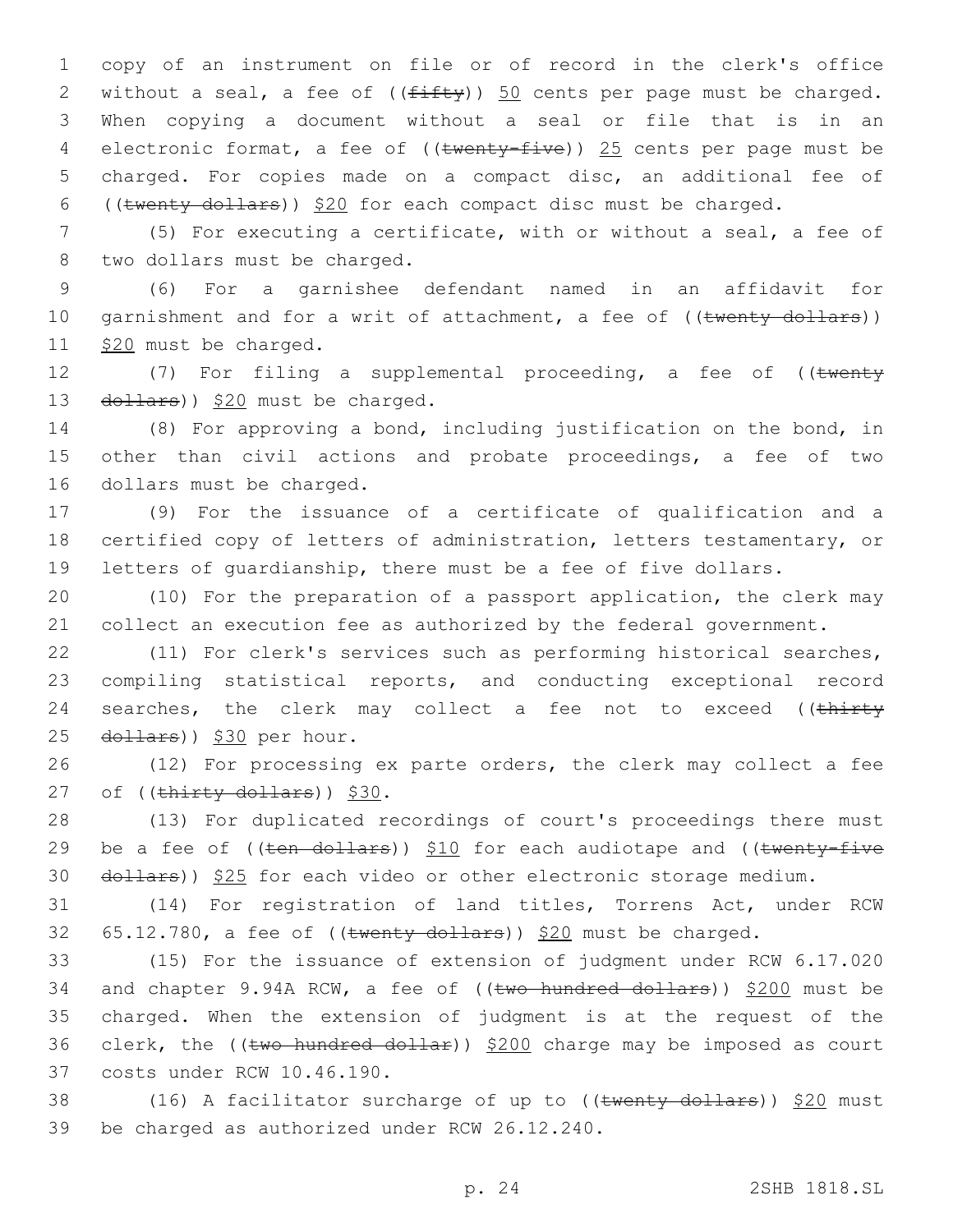(17) For filing an adjudication claim under RCW 90.03.180, a fee 2 of (( $\text{twenty-five dollars}$ ))  $$25$  must be charged.

 (18) For filing a claim of frivolous lien under RCW 60.04.081 or 60.90.130 or filing an action to release a lien under RCW 60.90.090 5 and 60.90.140, a fee of ((thirty-five dollars)) \$35 must be charged.

6 (19) For preparation of a change of venue, a fee of  $($  (twenty 7 dollars)) \$20 must be charged by the originating court in addition to the per page charges in subsection (4) of this section.

 (20) A service fee of five dollars for the first page and one dollar for each additional page must be charged for receiving faxed documents, pursuant to Washington state rules of court, general rule 12 17.

 (21) For preparation of clerk's papers under RAP 9.7, a fee of 14  $((f\text{ifty}))$  50 cents per page must be charged.

 (22) For copies and reports produced at the local level as permitted by RCW 2.68.020 and supreme court policy, a variable fee 17 must be charged.

 (23) Investment service charge and earnings under RCW 36.48.090 19 must be charged.

 (24) Costs for nonstatutory services rendered by clerk by authority of local ordinance or policy must be charged.

 (25) For filing a request for civil arbitration, a filing fee may be assessed against the party filing a statement of arbitrability not 24 to exceed (( $t$ wo hundred fifty dollars))  $$250$  as established by 25 authority of local ordinance. ((Two hundred twenty dollars)) \$220 of this charge shall be used to offset the cost of the civil arbitration 27 program. ((Thirty dollars)) \$30 of each fee collected under this subsection must be used for indigent defense services.

 (26) For filing a request for trial de novo of a civil 30 arbitration award, a fee not to exceed ((four hundred dollars)) \$400 as established by authority of local ordinance must be charged.

 (27) A public agency may not charge a fee to a law enforcement agency, for preparation, copying, or mailing of certified copies of the judgment and sentence, information, affidavit of probable cause, and/or the notice of requirement to register, of a sex offender convicted in a Washington court, when such records are necessary for risk assessment, preparation of a case for failure to register, or maintenance of a sex offender's registration file.

 (28) For the filing of a will or codicil under the provisions of 40 chapter 11.12 RCW, a fee of ((twenty dollars)) \$20 must be charged.

p. 25 2SHB 1818.SL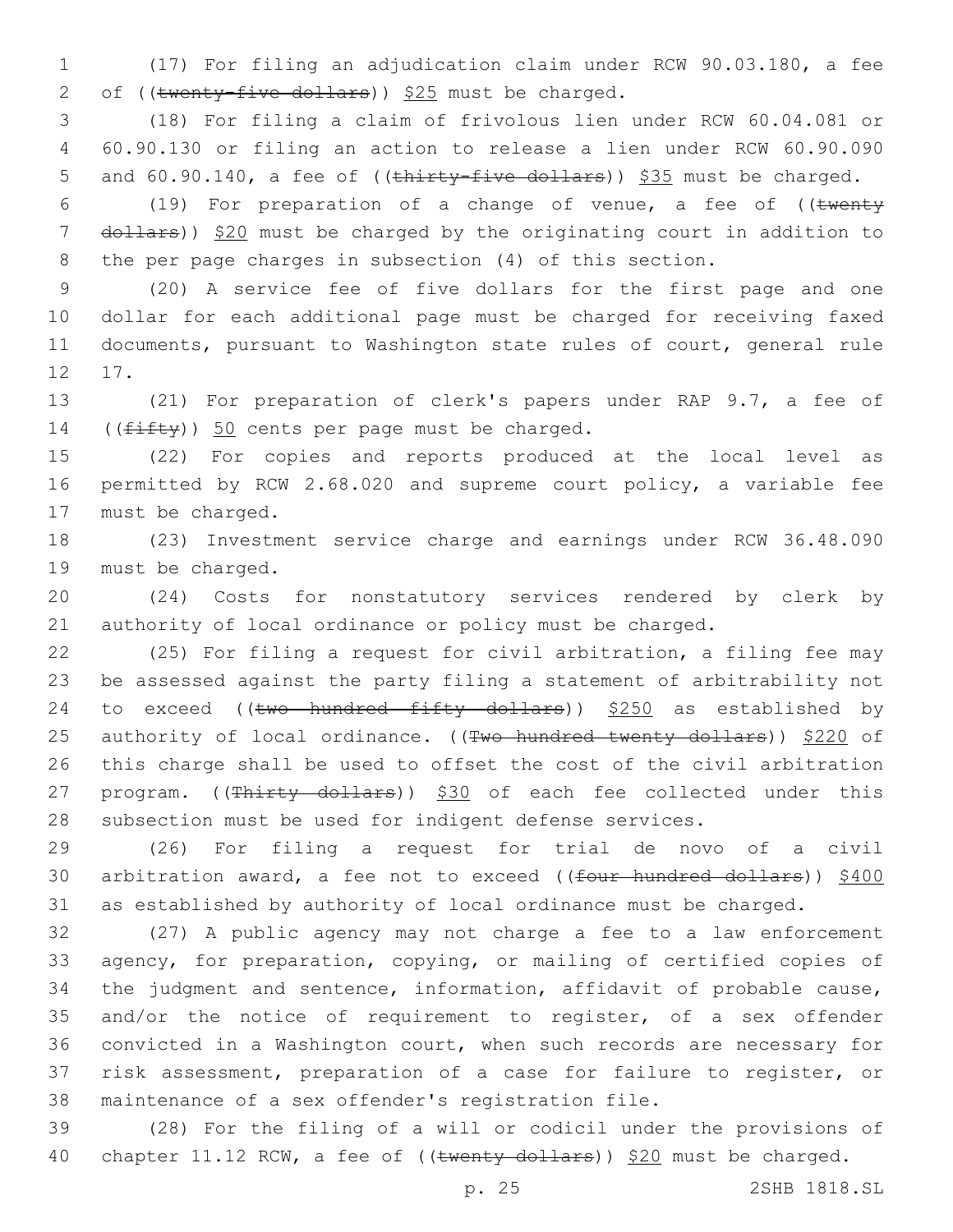(29) ((For the collection of an adult offender's unpaid legal financial obligations, the clerk may impose an annual fee of up to one hundred dollars, pursuant to RCW 9.94A.780.

 $(30)$ )) A surcharge of up to ((twenty dollars)) \$20 may be charged in dissolution and legal separation actions as authorized by RCW 26.12.260.6

 The revenue to counties from the fees established in this section shall be deemed to be complete reimbursement from the state for the state's share of benefits paid to the superior court judges of the state prior to July 24, 2005, and no claim shall lie against the 11 state for such benefits.

 NEW SECTION. **Sec. 13.** The following acts or parts of acts are each repealed:

 (1) RCW 9.94A.780 (Offender supervision intake fees) and 2011 1st sp.s. c 40 s 10, 2008 c 231 s 37, 2003 c 379 s 18, 1991 c 104 s 1, 1989 c 252 s 8, 1984 c 209 s 15, & 1982 c 207 s 2; and

 (2) RCW 72.04A.120 (Parolee supervision intake fees) and 2012 c 117 s 458, 2011 1st sp.s. c 40 s 12, 1991 c 104 s 2, 1989 c 252 s 20, 19 & 1982 c 207 s 1.

 NEW SECTION. **Sec. 14.** RCW 72.11.040 (Cost of supervision fund) and 2011 1st sp.s. c 40 s 13, 2005 c 518 s 943, 2003 1st sp.s. c 25 s 936, 2001 2nd sp.s. c 7 s 919, 2000 2nd sp.s. c 1 s 914, 1999 c 309 s 921, & 1989 c 252 s 26, as now existing or hereafter amended, are each repealed, effective June 30, 2022.

 NEW SECTION. **Sec. 15.** The state treasurer shall transfer all residual funds in the cost of supervision fund to the general fund on June 30, 2022.

 NEW SECTION. **Sec. 16.** Section 7 of this act expires July 1, 2022.

 NEW SECTION. **Sec. 17.** Section 8 of this act takes effect July 1, 2022.

 NEW SECTION. **Sec. 18.** If specific funding for the purposes of this act, referencing this act by bill or chapter number, is not

p. 26 2SHB 1818.SL